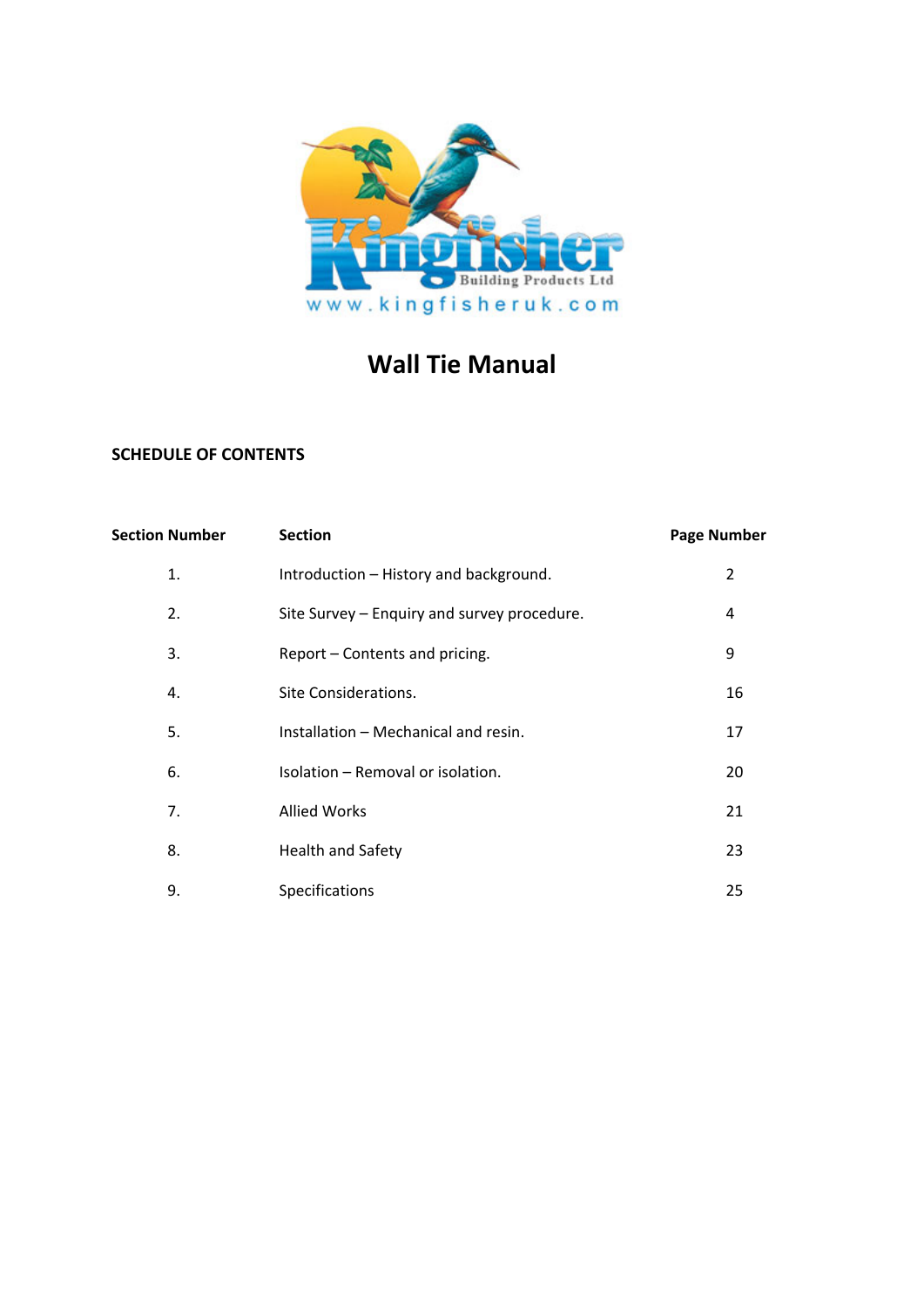# **SECTION 1.1**

### **INTRODUCTION**

#### **History and Background**

Cavity walls incorporating metal ties have been in use since the beginning of the nineteenth century but it was the 1930's building boom that produced large numbers of cavity construction dwellings. From 1945 cavity wall construction became the normal for houses and many other buildings.

The early metal ties produced mainly from wrought or cast iron performed satisfactorily but in more recent years mild steel ties have been used and despite galvanising or bitumastic treatments have been found to suffer from corrosion. A British Standard was produced in 1945.

The estimated life of these mild steel ties is appreciably less than the 60 year life expected. The 1945 standard was relaxed in 1964 and 1978 but in 1981, when the extent of the problem was registered, the British Standard was amended to triple the zinc coating thickness on a wire tie.

A number of cases of distress of cavity walls, attributable to wall tie failure, have occurred in the United Kingdom and it is now clear that the problem could eventually affect all the cavity walled structures built before 1981, some 10 million dwellings, and will not in future be confined only to cases of poorly made ties.

Wall tie failures reported to the Building Research Establishment (BRE) include inferior coatings of bitumen, insufficient zinc galvanising on mild steel, aggressive mortars (particularly black ash), exposure to marine climates and permeable mortars such as lime that permits rapid carbonation.

It is estimated that over 3 million houses of cavity wall constructions were built before the introduction of the 1945 standard. Between 1945 and 1964 an additional 3 million houses were built to the British Standard BS 1243‐1945 with a wire tie life expectancy of 15 to 31 years and a strip tie life expectancy of 31 to 61 years. From 1964 to 1986 over 4 million houses were built to the lower

British Standard with a tie life expectancy of 23 to 46 years.

It was estimated in the 1986 Survey of English Houses that around 12 million properties exist with cavity walls of which the number requiring some repairs to wall structures is approaching one million.

# **SECTION 1.2**

# **Corrosion**

Tests have shown that the rate of corrosion of the protective coating is more rapid in the damp outer leaf than in the drier inner leaf. Average zinc loss in the outer leaf of 15 g/m2 compares with 6 g/m2 in the inner leaf giving the case of a wire tie a predicted life in the outer leaf of 12‐26 years compared with 43 years in the inner leaf.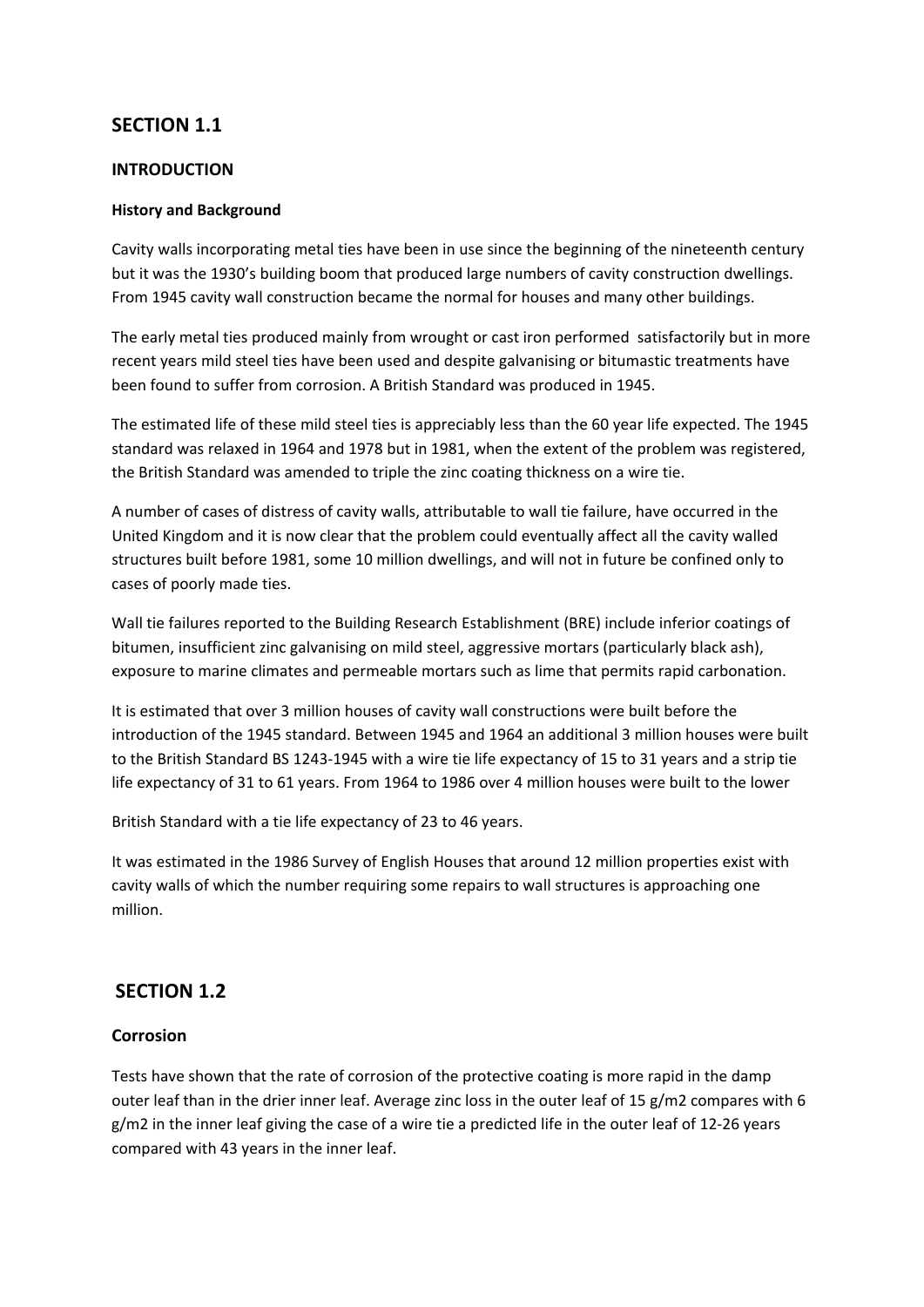In 1979 it was predicted that 50% of the wall ties in pre-1939 properties could have failed. There are no statistics for bitumen coated ties but flaking by underfilm corrosion at pin holes in the coating appears to occur at a rate comparable to zinc coating.

It is quite clear that deterioration of the coating is faster in a damp wall without consideration to outside factors such as chemical additives to mortar, marine salts and industrial atmospheric pollution. If cavity wall insulation restricts the drying of a wall by preventing evaporation this could also contribute.

Once the steel of the wall tie is exposed to air and oxygen the all too familiar rusting cycle begins. The rate of corrosion will be governed by site conditions but in severely exposed locations the life of the twist tie could be reduced to ten years.

The loss, by corrosion of the wall tie is one problem but the other consideration is the rust lamination that can cause the volume of the steel to increase to four times its original thickness. The effect of this is to cause splitting at mortar courses and the lifting of the outer leaf of the cavity wall without necessarily affecting the inner leaf. The result is instability with the affected wall moving out of plumb.

# **SECTION 1.3**

# **General**

It must be stressed that wall tie failure or cracking of the outer leaf of a domestic property is rarely an immediate threat to the safety of the occupants. The risk is greater to pedestrians and adjacent property and measures must be taken to restrict access to the risk areas if severe wall tie failure is diagnosed.

Wind suction in gale conditions is the normal cause of collapse of outer leaf walls with the gable top being the most vulnerable area. Attention should be given to narrow unreturned walls such as those between openings and to the very large areas of walling such as gables. With the increase in a wall height by rust lamination of wall ties it is possible that the load bearing characteristics of a structure may change. The outer leaf of a wall may become load bearing with the resulting distortion of a roof structure.

The installation of wall ties in an existing property may be needed to:

- Stabilise a cavity wall damaged by corrosion of vertical steel twist ties.
- Stabilise a cavity wall rendered unsafe by the loss of wire ties by corrosion.
- Increase the number of wall ties in a cavity wall constructed with insufficient.
- Tie back existing cladding walls to concrete, steel or timber frame structures.
- Stabilise two parallel single-leaf walls with space between not exceeding 25mm, tied together with solid mortar, where the two leaves are separating.
- Tie new walls or bulging walls back to existing cross walls.
- Tie walls either side of cuts made for insertion of openings or movement joints.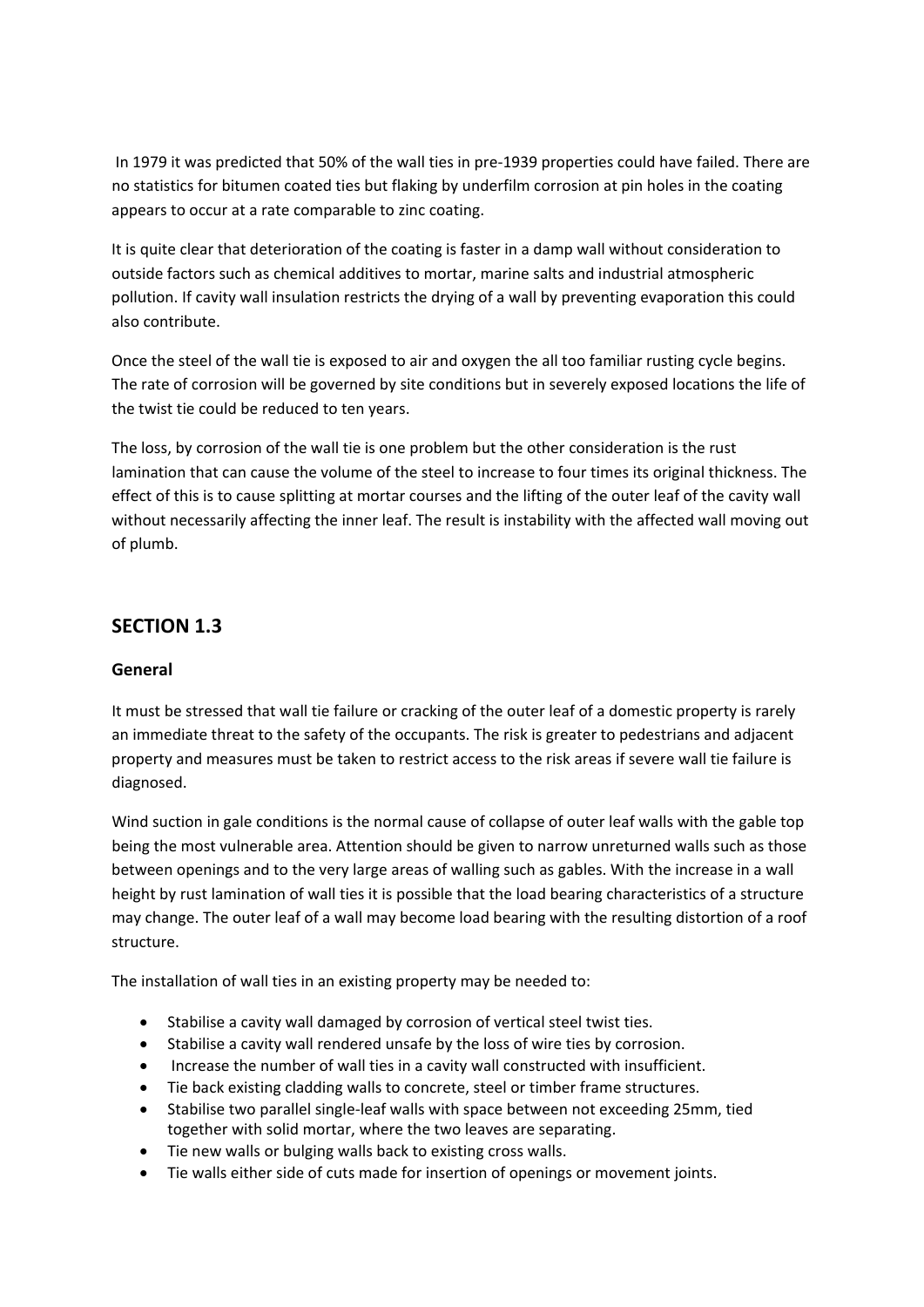Much of the information in this 'Introduction' has been extracted from Building Research Establishment publications and your attention should be particularly directed to Digest 329 (revised 1993), Information Papers IP6/86, IP12/90, IP13/90 and Current Paper 3/81.

The information, given in good faith, in this manual is based on experience and usage of the products. All recommendations and suggestions are made without prejudice, since the conditions of use are beyond our control. All goods are sold in accordance with our conditions of sale, copies of which are available on request.

# **SECTION 2.1**

# **SURVEY ENQUIRY**

Do not waste an enquiry it is normally your first contact with a customer.

Complete your company survey enquiry sheet, in full, which should include the following information:

- Client ‐ Full Name Address including Post Codes Telephone number both home and business
- Property ‐ Occupiers Name Address Telephone numbers Clear directions to find the property Age of Property
- Appointment ‐ Time and Date Means of Access
- Scope of Survey defining any restrictions
- Establish if there is any relevant surveyor's report available
- If possible give the name of the surveyor who will call
- Record a Survey No.
- Record date and time of enquiry
- If you have to telephone the customer back ‐ DO SO
- How did customer hear of you?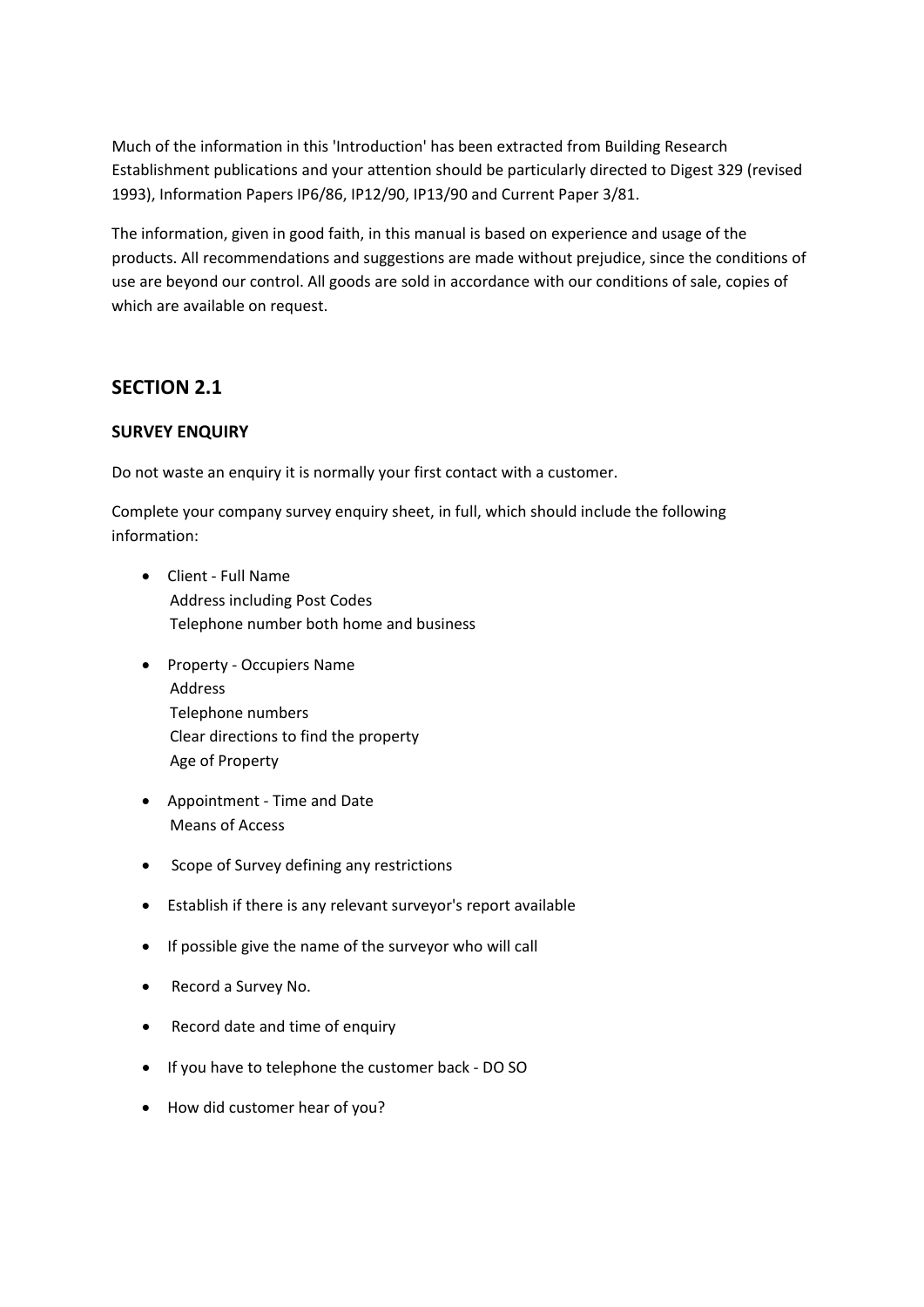# **SECTION 2.2**

# **SURVEY EQUIPMENT**

- Metal Detector
- Chalk or Wax Crayon
- Endoscope
- Pull Tester
- Battery Operated Drill and suitable drill bit
- 1200 mm. Spirit Level
- Lump Hammer
- Plugging Chisel
- Bolster
- Ladder
- Torch
- Mirror
- Monocular
- Tape Measure
- Small Trowel
- Dry Mix Sand and Cement
- Slate and Cement Toner
- Protective Clothing, including Eye Protection and a Hard Hat
- To record your findings
- Notepad or Survey Sheet
- Pens and Pencils
- Compass to Identify Elevations

# **SECTION 2.3**

# **SURVEY PROCEDURE**

These recommendations apply to properties not exceeding three storeys in height. For premises outside this standard please contact Kingfisher Building Products Ltd. for guidance.

The property may be traditional construction utilising bricks, blocks or stonework to form individual leaves or with a timber inner leaf. The cavities would be expected to be within the bracket 50 mm. to 75 mm.

The object of the survey is to identify the defects caused by wall tie failure and/or to establish a lack of wall ties in a property. The result of your appraisal is to recommend, in report form, remedial action if any is necessary.

Before recommending the use of remedial wall ties it must be established that the walls are otherwise sound and that the result of wall tie failure has not adversely affected the integrity of the construction.

Permission must be obtained to damage the fabric of a building and you are responsible to make good any disturbance.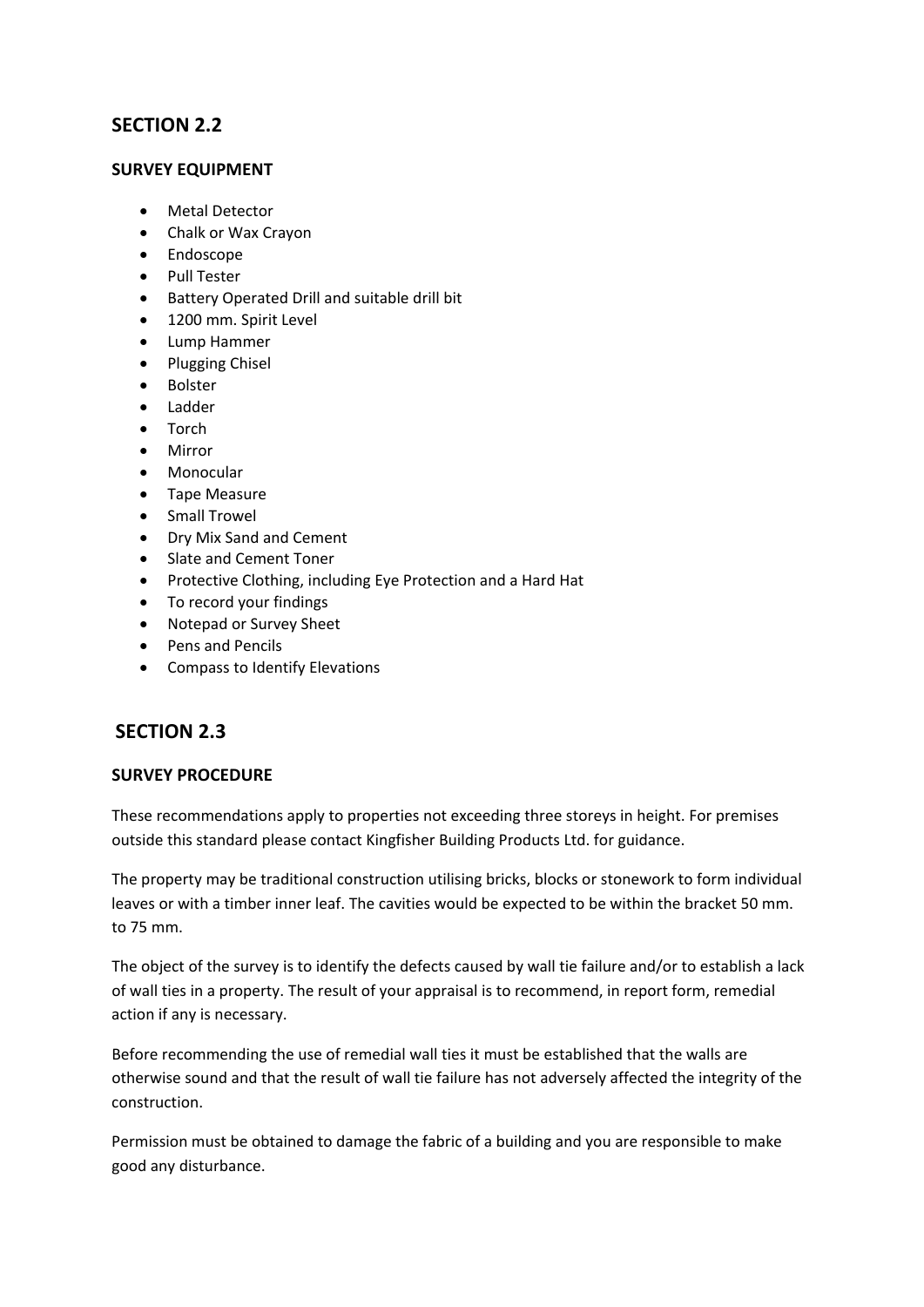When preparing a quotation from a specification and drawing it is recommended that a site visit be made to confirm the construction and cavity widths thereby confirming that the correct length and type of wall tie has been specified.

# **EXTERNAL DEFECTS**

- Horizontal cracking at regular intervals Normally every five to seven courses and frequently this will be evidenced by re‐pointing resulting in wide joints. The metal detector will confirm the presence of wall ties along these joints.
- Outward bulging of brickwork may indicate wall tie corrosion. The inner leaf of the wall being more firmly tied into the construction is less likely to move, with the rust lamination of the wall ties, than the outer leaf. This outer leaf may lift at the horizontal cracks, and/or be forced outwards.
- A pagoda roof effect may be seen at gable ends where the height expansion of a gable wall has caused the roof to lift. Misalignment of slates at the roof verge is an indicator.
- Lifting or sagging of lintels and cills can indicate wall tie corrosion.

# **CAUSES OF CRACKING**

- Settlement, heave or vibration.
- Continuous expansion and contraction of building materials caused by temperature changes or wetting and drying.
- Initial drying out of materials such as mortar, concrete and timber.
- Sulphate attack particularly to exposed walls that remain wet for long periods.

Where it is suspected that the cracking is not caused by wall tie corrosion the services of a structural engineer should be recommended.

# **INTERNAL DEFECTS**

- Window reveal show positive movement between the frame and the plasterwork or uneven depth of reveal where gaps have been filled prior to decoration.
- Cracked comers are visible at the point internal walls abut external walls. Watch for outward movement of the outer wall that has been camouflaged by decoration but a spirit level will confirm the lean of the outside wall.
- Cracking may be visible at the wall ceiling joint.
- Stair strings and skirting boards may separate from the walls. A tell tale paint line on the floor boards may indicate the skirting board has moved with the wall and not necessarily separated.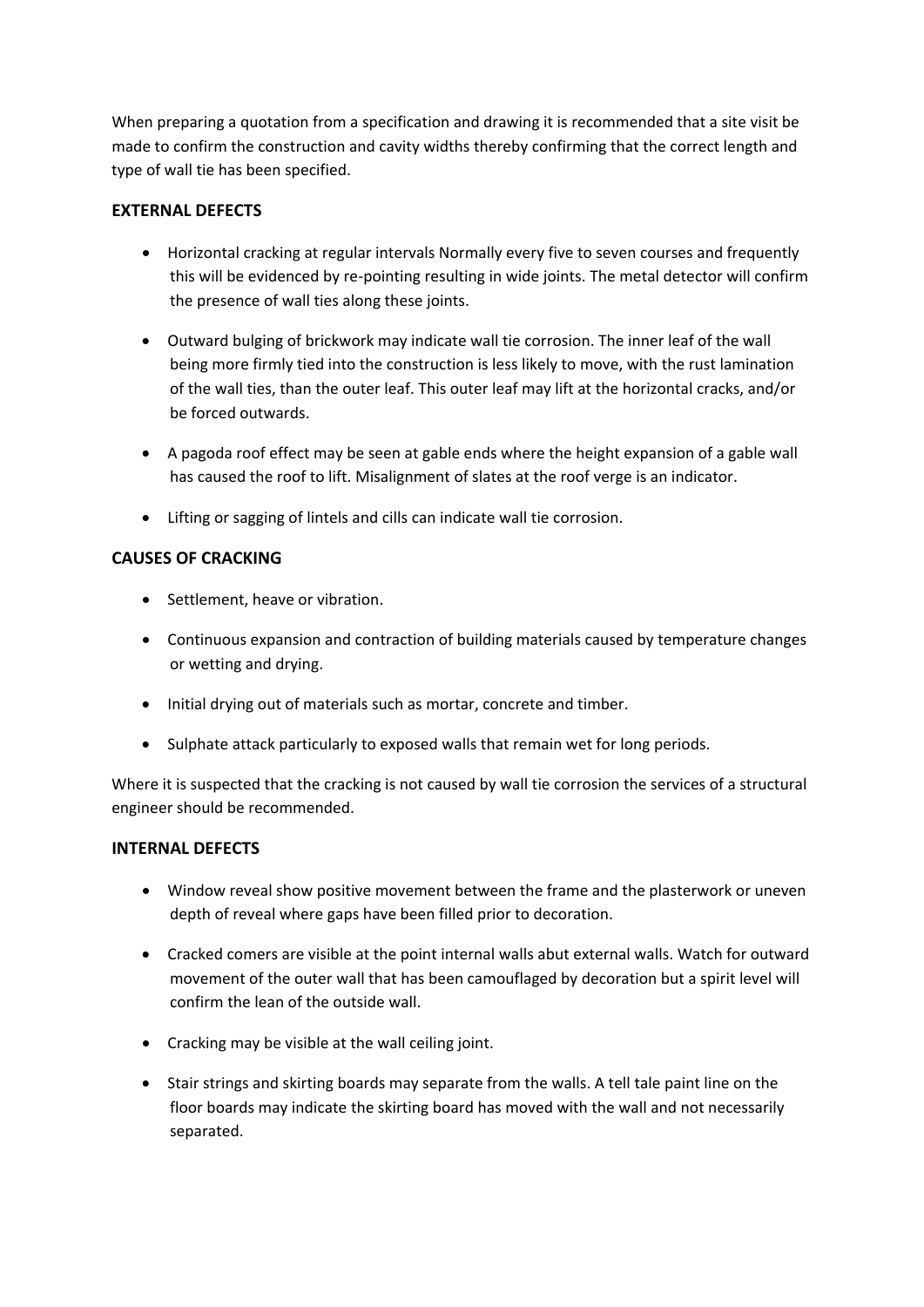• In extreme cases horizontal cracking may be visible or decorations may show ridges at 450mm intervals.

# **SECTION 2.4**

# **SUMMARY**

- It is observation and careful use of an endoscope that will complete the story. Removal of a brick will confirm the state of the tie and give the opportunity for a more thorough cavity inspection.
- It is normal practice to allow for the replacement of wall ties to an entire property on the assumption that failure will develop throughout in the fullness of time. However economic pressures may result in your having to allow for the treatment of a limited area of a property in which case any restrictive clauses imposed should be included in your report and specification.
- With the neighbour's permission it is good practice to install a vertical row of wall ties 150 mm. beyond the boundary of the property you are treating. This is particularly important where the wall in question is out of plumb.
- Note whether the property you are inspecting and the neighbouring properties are rendered or pebble dash finish as this will affect your physical inspection and particularly reinstatement after the Insertion of wall ties and isolation to the original ties.
- Identify the mortar used remembering that black ash mortar, unwashed sea sand and bricks with high sulphate content can cause wall tie corrosion.
- With the aid or your drill and depth gauge measure and record the widths of all cavities, confirming they are constant. Establish whether or not there are cavities behind chimney stacks. These points will affect your quotation and the length of the ties required for the job.
- Is the inner leaf suitable for a mechanical fitting or would resin be a better choice? Insert a mechanical tie and perform a pull test it if in any doubt.

# **SECTION 2.5**

# **INSPECTION OF THE WALL TIE**

The position of the wall ties should be marked with chalk to identify the density and position of the existing ties. Particular attention should be given to the most exposed elevation.

A hole should be drilled below and/or to the sides of at least six ties for an inspection using an endoscope to establish the type and condition. Viewing through the endoscope will not always indicate the extent of the corrosion that can only be assessed by visual inspection.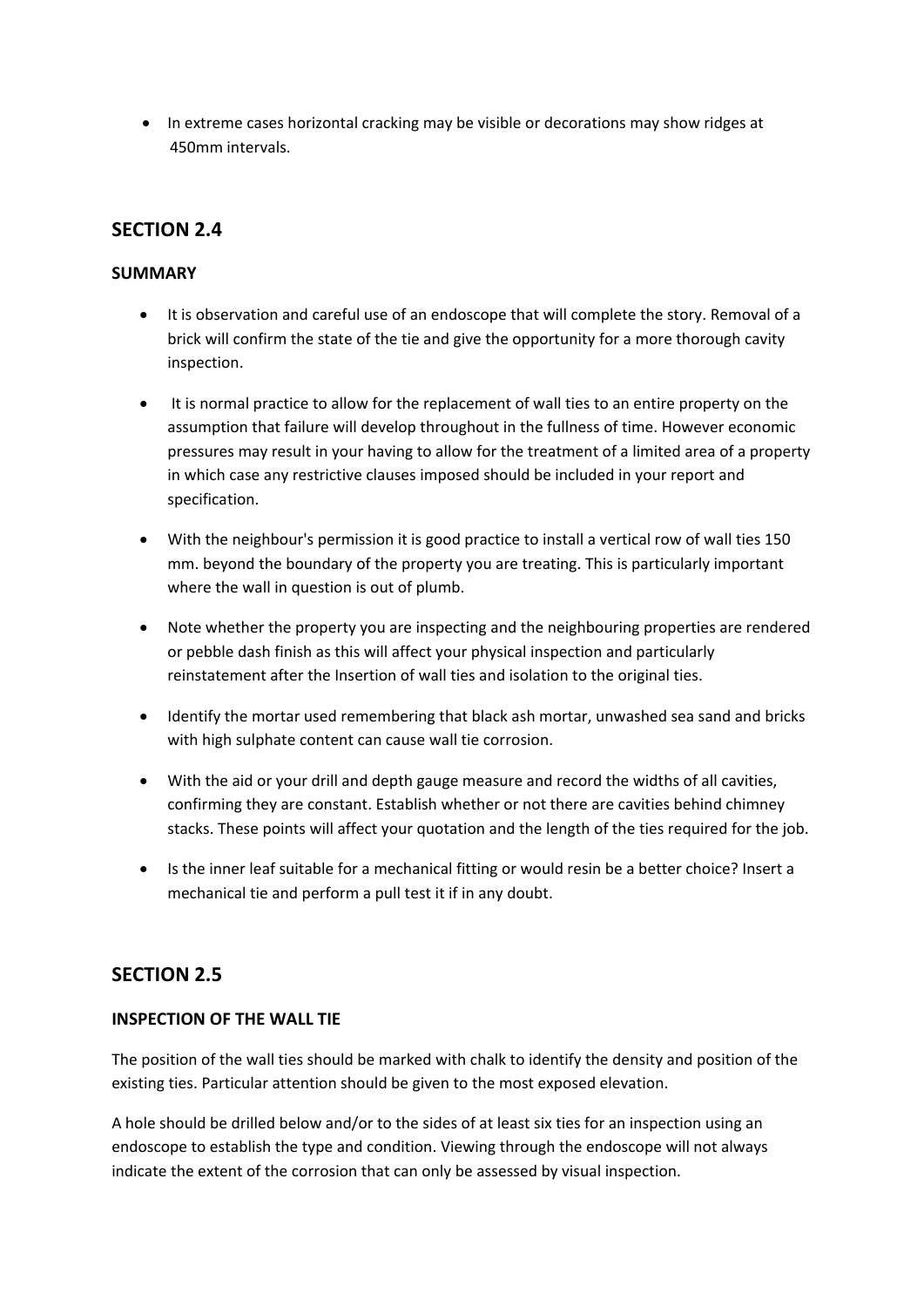Examples of existing ties are:

- Mild Steel Fishtail.
- Butterfly Wire ‐ heavy or light duty.
- Slate and Ceramic.
- Copper.
- Cast and Wrought Iron.

Having viewed the condition of the ties, mortar should be carefully removed to expose the ends to confirm rust lamination. Care should be taken as the rust will often come away with the mortar.

At this point it will be possible to analyse your findings.

- No problems.
- A deficiency of wall ties.
- Wall tie condition protective coating intact.
	- ‐ protective coating gone but no corrosion or rust lamination.
	- ‐ rust lamination causing expansion of the metal wall tie.
- Recommendation for a further inspection at some time in the future.
- Recommendation for remedial action to the entire property. If you are faced with a partial treatment identify the source of this instruction.

# **SECTION 2.6**

# **TYPES OF WALL TIES**

Cast and wrought iron ties are usually of heavy section and cannot easily be cropped or bent back but must be removed.

Stone and slate ties have a poor mechanical grip and are likely to snap with movement. They act as a cold bridge, transmit moisture and are likely to perish.

Brick and terracotta act as a cold bridge, transmit moisture and are likely to perish.

Metal ties have been made from cast iron, wrought iron, mild steel, copper and more recently stainless steel. Although the design is more practical than their predecessors most have the inherent enemy rust despite being galvanised or bitumastic coated.

# **ATTENTION TO EXISTING TIES**

Mild steel fishtail ties require to be isolated or removed from the mortar joint. Butterfly wire ties are either heavy or light weight and only light weight ties in 12 mm. or thicker mortar joints can be left undisturbed. Heavy duty ties and all ties in mortar joints less than 12 mm. must be isolated or removed.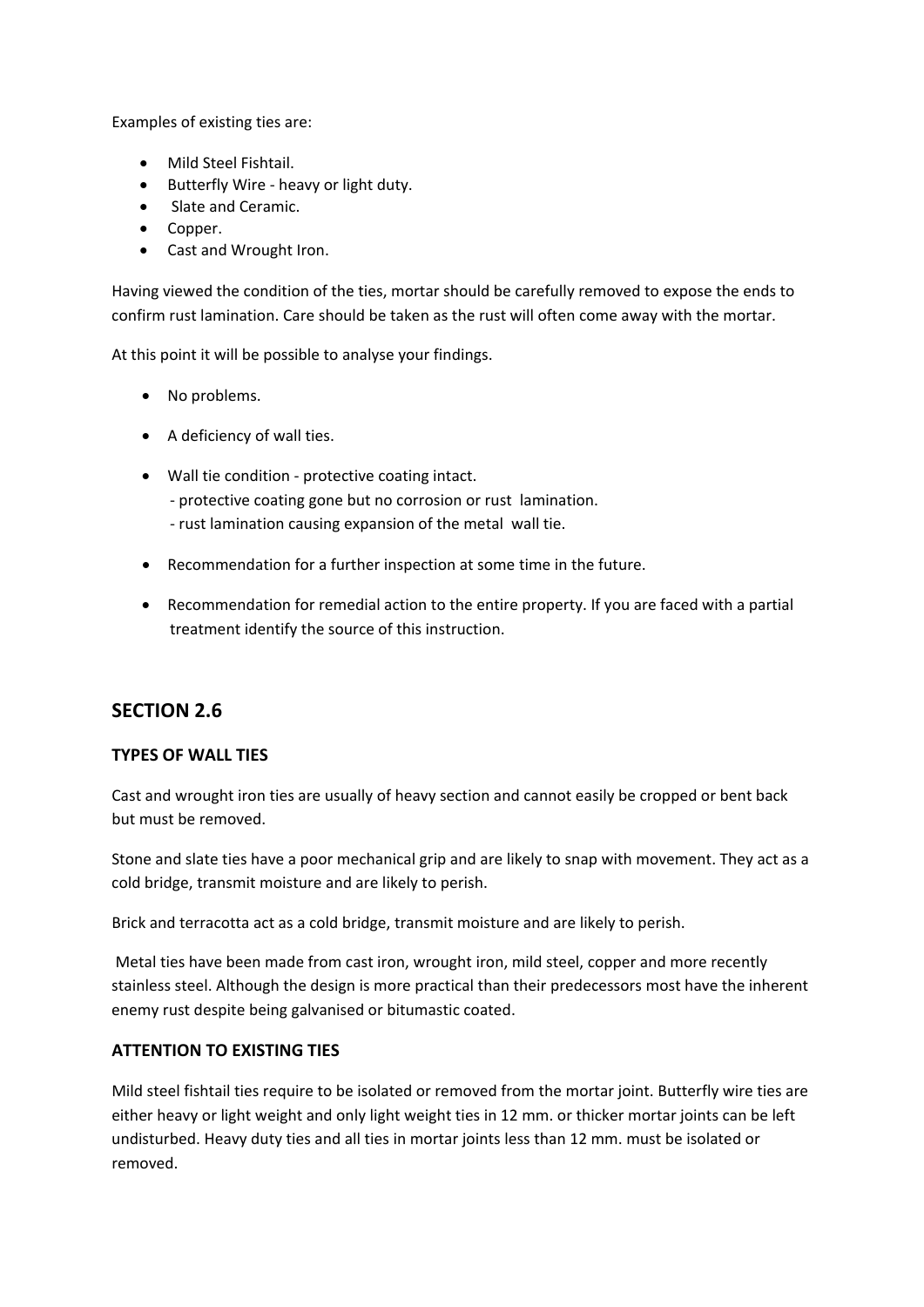Slate and ceramic ties do not corrode or laminate and therefore need not be disturbed.

Copper ties are not found frequently, are durable and have a very long life.

# **SECTION 3.1**

### **SPECIMEN REPORT**

#### **Introduction**

This suggested report is no more than a guide as to the content of your own report and may, if you wish, be used as a base for designing your own company document.

There are numerous clauses that may be included with particular reference to the instructions you have received and the site conditions you encounter and it is important you include all relevant information.

A major consideration is the question of isolation of the existing wall ties that is part of the service provided by all responsible contractors. To compete with the installer who does not allow for this work in his quotation you may prefer to draw attention to this vital element of the contract by splitting your quotation and drawing particular attention to the importance of isolation within the body of your report.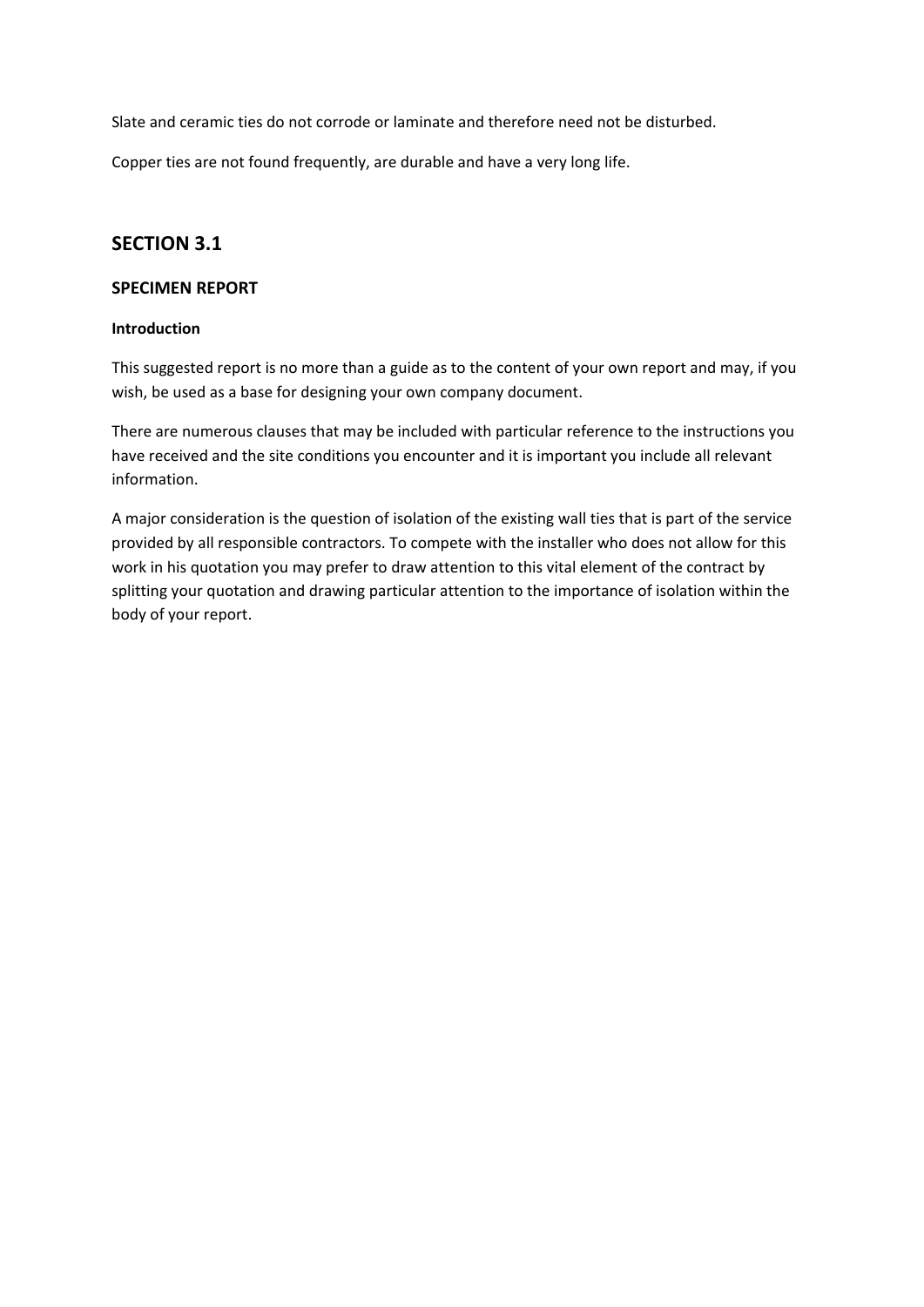#### **SPECIMEN REPORT**

REPORT NO:

BY:

date

name

Dear

### **PROPERTY INSPECTED:**

In accordance with your written/telephoned instruction of xxx the above property was inspected on xxx with particular regard to the condition of the cavity wall ties and we are pleased to report as follows.

For identification purposes all references are made from the outside of the property facing the front elevation.

### **WALL TIE REPORT:**

Our inspection was confined to determining the condition of the existing cavity wall ties and associated defects but is not a structural survey. No consideration has been given to services, drainage, foundations or other aspects of the property not associated with Wall Ties.

During the course of our survey it was necessary to drill inspection holes into main elevation walls and to remove mortar or bricks to complete our evaluation of the condition of the existing wall ties. As far as possible we have made good any damage.

It was not possible to inspect xxxxxxxx.

The property comprises a xxx storey (xxxsemi/house/flat) and thought to be approximately xxx years old.

External walls are of (xxxbrick) construction with (xxx11") cavity and bedded in (black ash/lime mortar). The (xxxfront) elevation/s is/are (xxxrendered). The (xxxfront) elevation/s were/was pointed/painted approximately xxx years ago.

There is a (xxxsingle) storey bay to the (xxxfront) and a (xxxsingle) storey addition to the (xxxrear) of the property.

Solid brickwork exists to xxx.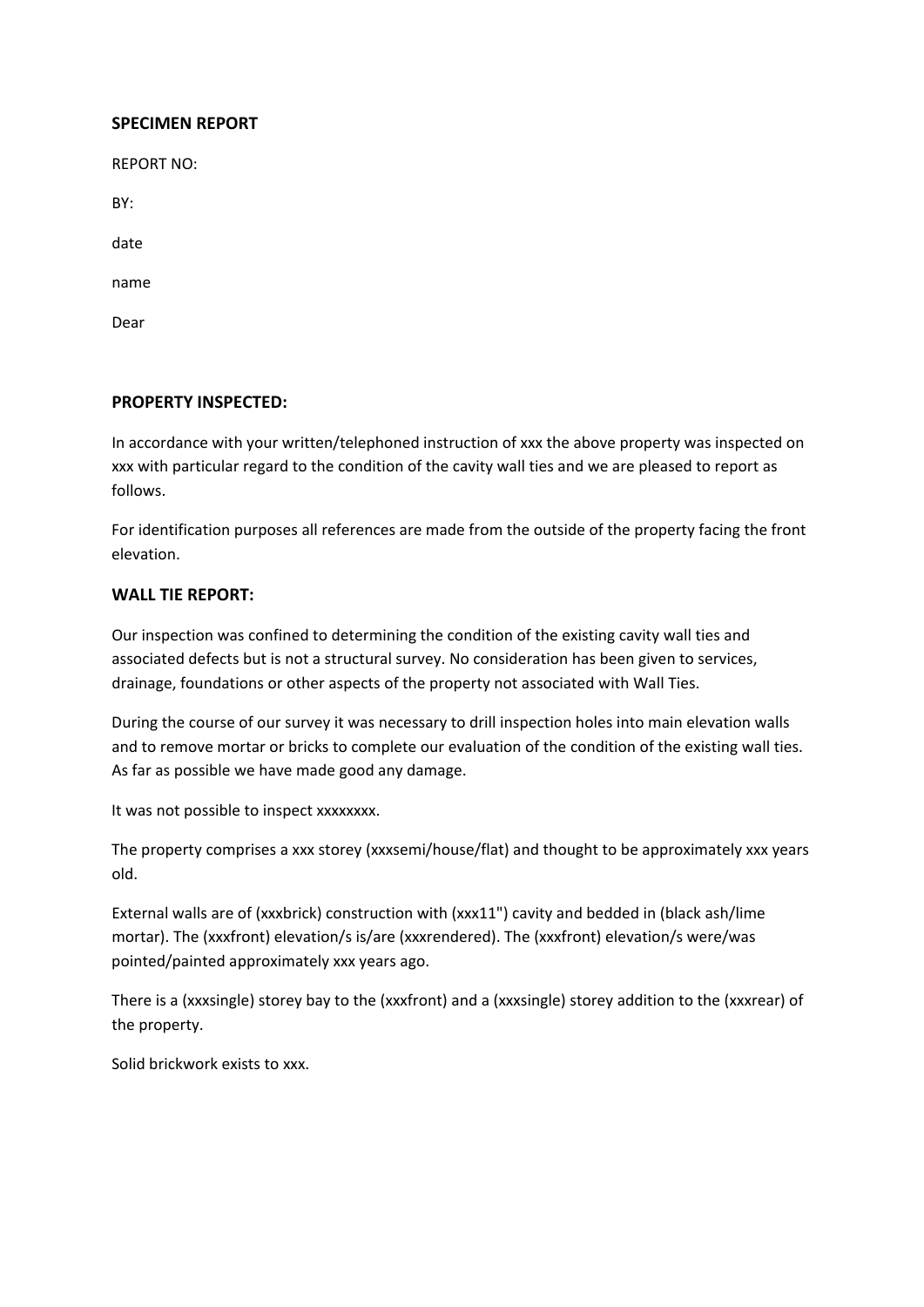### **FINDINGS:**

The (xxxupper) storey of the xxx elevation/s bulge visibly and the inner leaf/ves is/are also out of plumb by up to xx mm.

Horizontal cracking was noted at regular/irregular intervals on the (xxxfront) elevation/s and metal ties were located by electronic tie detector behind the cracks.

Stepped diagonal cracking exists (xxxover doors).

Upward bowing of sills was noted to windows in the xxx elevation/s.

Tiling around the gable verge is tilted upwards.

(Sixxxx) ties were examined in the (front & xxx) wall/s and found to be

(xxxfishtail) ties in a (xxxgood/corroded) condition.

An insufficient number of ties were found in (frontxxx) elevation/s particularly at window openings.

No horizontal cracking of bed joints was noted.

Vertical cracking is/is not evident at the junction of the walls with the internal cross walls.

Horizontal cracking exists at the (xxxinternal) at (xxxfirst) floor level.

The (xxxfront) wall/s of the house is/are plumb and do/does not exhibit cracking externally or at their internal wall and ceiling junctions, or along bed joints.

The (xxxfront) wall is unrestrained due to xxxxxx.

The party wall, viewed from within the roof space, is constructed of in‐situ concrete with a black ash or clinker aggregate.

The corners of the building appear to be constructed of in‐situ concrete, with hard clinker concrete blocks forming the bulk of the walls.

Wall ties could not be located in the (xxxfront) walls from outside the building due to the depth of render, but are known to exist through examination of the interior wall surfaces.

External vertical cracks in render are not reflected internally.

The gable wall distorts inwards at the point where a brick wall abuts the gable.

The outer leaf of the gable wall is distorted at approximately eaves level due to xxx.

#### **DISCUSSION:**

In our opinion symptoms noted above are consistent with a stable condition of the cavity wall ties. No significant structural damage is currently evident and there appears to be no immediate need to carry out treatment of the ties.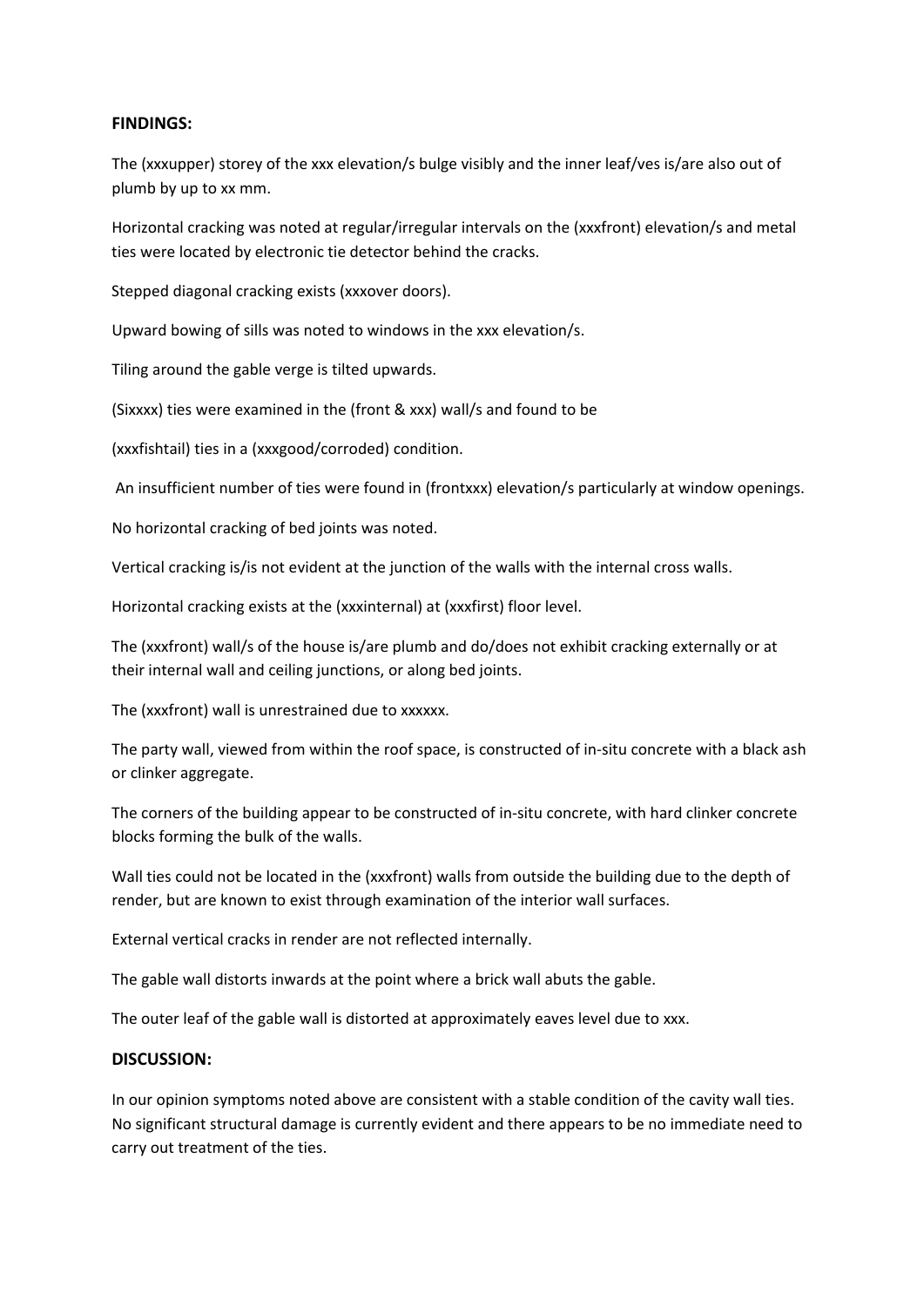In our opinion the symptoms noted above are consistent with (xxxearly) corrosion of the majority of wall ties in the walls.

The degree of damage is made worse by the effect of moisture penetrating the (xxxbl ash mortar).

Corrosion of wall ties results in the expansion of the metal embedded in the outer leaf, eventually to four times its original thickness, sometimes splitting the bed joints, causing either lift and/or bowing of the walls and damage to internal finishes. Instability of the wall can result if the wall ties waste away and break completely, resulting in a need to rebuild the wall.

A lack of wall ties in a cavity wall considerably reduces the strength and stability of the wall, in particular resistance to wind loads and failure from this cause is possible. While sudden failure is unlikely to occur it would be prudent to rectify the matter once noted as the defect is liable to affect the value and resale prospects of the house.

If symptoms are recognised before damage has progressed too far the walls may be treated rather than rebuilt. This consists of locating the old wall ties by an electronic detector, their replacement using a suitable corrosion resistant remedial fixing and finally isolation of the original wall ties to prevent further damage to the outer leaf. Corrosion of the wall tie within the inner leaf is unlikely to become significant.

In our opinion the (xxxfront) wall/s has/have bulged in excess of structurally acceptable tolerances to be saved by renewal of the wall ties alone and we would therefore recommend that these/this area/s are/is rebuilt.

Additional restraint to the xxx may be achieved by the insertion of lateral restraint bolts into the parallel floor joists.

Lintels noted to be corroding at their bearings may be cleaned and painted to extend their life.

Provided that the present surface treatment is maintained it seems likely that tie corrosion will be held in check for a period.

# **RECOMMENDATIONS:**

Locate existing wall ties to xxx, drill for and insert new stainless steel remedial ties.

All existing wall ties will be marked and then isolated from the outer leaf of the walls that have received replacement wall ties to prevent further damage to the property.

Re-point disturbed areas only with sand and cement mixture to match existing as near as possible.

Reinstate rendering that has been disturbed during the replacement and isolation of wall ties. It must be appreciated that it will not be possible to blend repairs into the original rendering and finish although every care will be taken.

Take down (clean and stack for reuse) brickwork to the outer leaf on the xxx elevation/s. Construct new cavity wall using new/reclaimed brickwork and stainless steel wall ties resin grouted into inner leaf.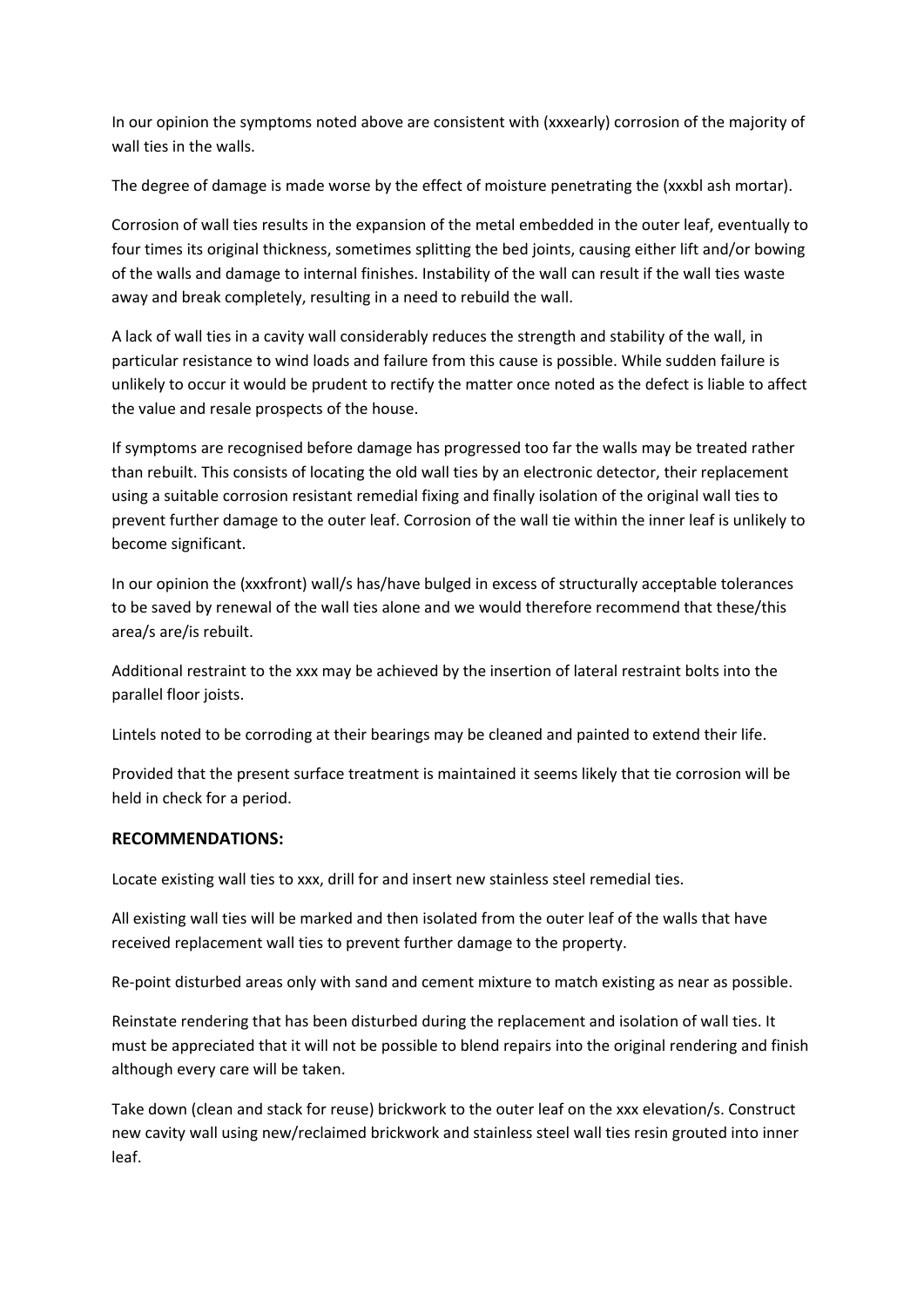Take down (clean and stack for reuse) brickwork to the outer and inner leaf on the xxx elevation/s. Construct new cavity wall using new/reclaimed brickwork and stainless steel wall ties. Reinstate interior to matching plaster finish.

Supply and fit (xxxNo) lateral restraint bolts to the xxx elevation/s to connect brickwork to existing floor joists.

Supply and fix xxx stainless steel reinforcement bars to connect the internal cross wall/s to the xxx elevation.

Supply and fix xxx stainless steel reinforcement bars to cracked brickwork on xxx elevation/s.

Expose clean and paint bearings to (xxxNo) lintels.

Remove existing corroded lintel/s above (xxxwindows) suitably supporting brickwork and replace with new steel lintel/s in accordance with current regulations.

Treat the surfaces of the xxx elevation/s with an external water repellent.

Keep the xxx elevation/s under observation and treat within 3 months of the recognition of symptoms of corrosive, e.g. damage to internal finishes, bowing of the wall or horizontal cracking of bed joints.

Should you require any further assistance or clarification regarding this report please do not hesitate to contact us again.

Yours sincerely,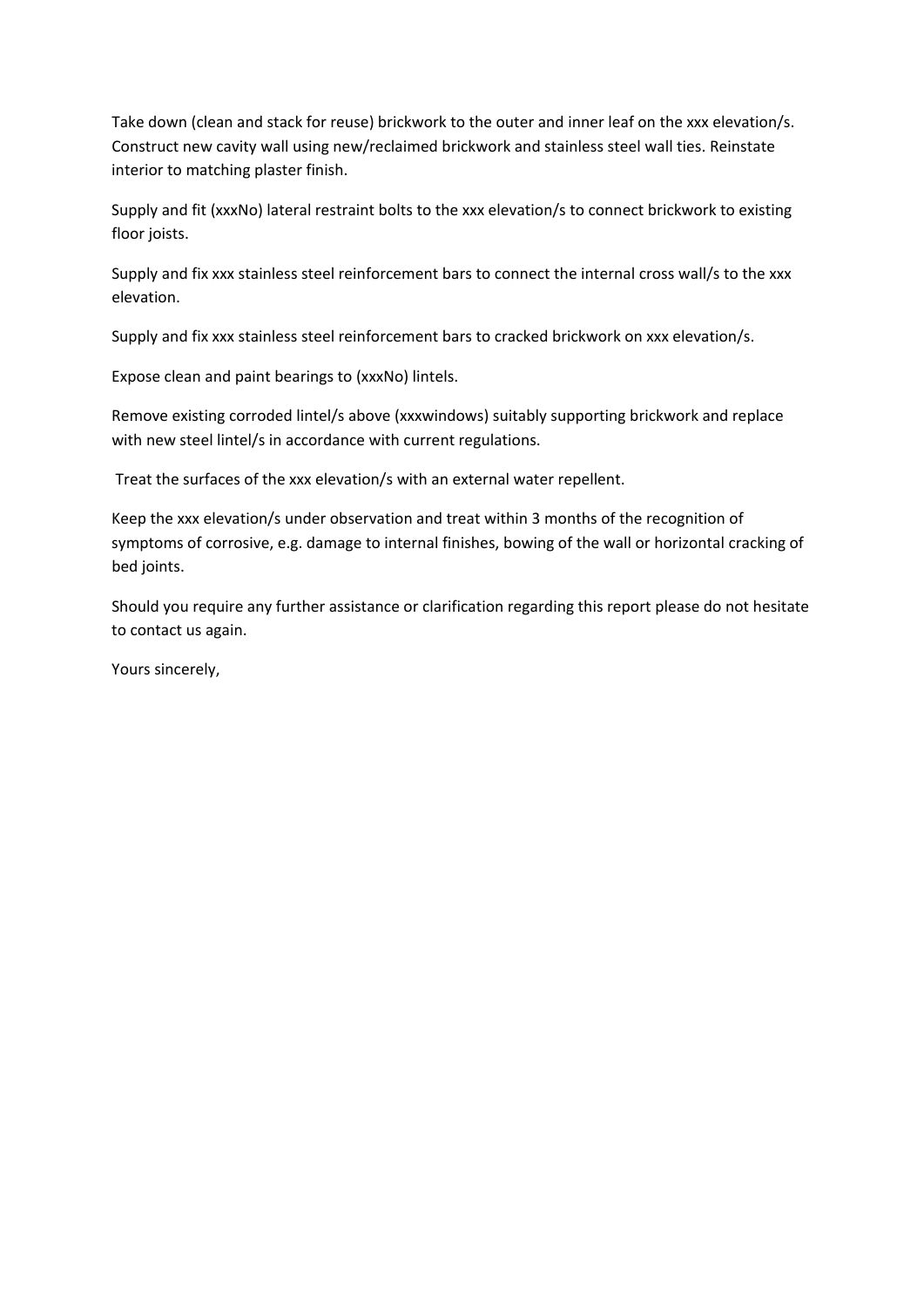# **SECTION 3.2**

# **PRICING**

# **Introduction**

Every contractor has his own policy and rates on pricing and it is therefore only possible to give guides from which decisions can be made and ideas developed to suit your own business.

# **How many Ties per hour**

- Firstly comparing the installation speeds of mechanical ties with our resin ties but remembering adjustments will need to be made if pull out tests are required on resin ties. In our opinion 200 mechanical ties can be fitted in the same time you can install 50 resin ties.
- How many your team can install in a day will depend on numerous restrictions varying from access conditions to the nature of the wall being worked on not forgetting to mention the weather. The installation of 60 resin ties per hour, after the drilling pattern is established, are suggested.

### **How many Ties per property**

- The first consideration is the cavity size. Majority will be in the 50 mm to 75 mm bracket requiring 2.5 ties per meter to the recommended grid configuration (see Section ‐ 5/2) but as the density is increased around openings we suggest you allow 3 ties for every square metre of structure to be re‐tied.
- If the cavity is in the bracket 76 mm to 100 mm increase the allowance to 3.5 ties per square metre and if the cavity is between 101 mm and 150 mm allow 5.5 ties per square metre.
- Allow for perforated stainless steel tubing into 14 mm holes on the rare occasions they are required to achieve a resin fixing into problem bricks or blocks.

#### **How much resin**

- Site conditions will very much affect the usage of resin particularly the quality of the bricks or blocks being drilled into. As an average an allowance of one tube of resin per 25 ties into 12 mm holes should give a fixing into the inner and outer leaf. See Section ‐ 9/41 for guidance on usage into smaller and larger fixing holes.
- Wastage can be minimised by the carefully planning of work. Ensure you have sufficient holes prepared and ties ready before you prepare a tube of resin for use. Unlike Colemans mustard what is wasted is not your profit but your loss.
- Do not forget to allow for the nozzles and extension tubing.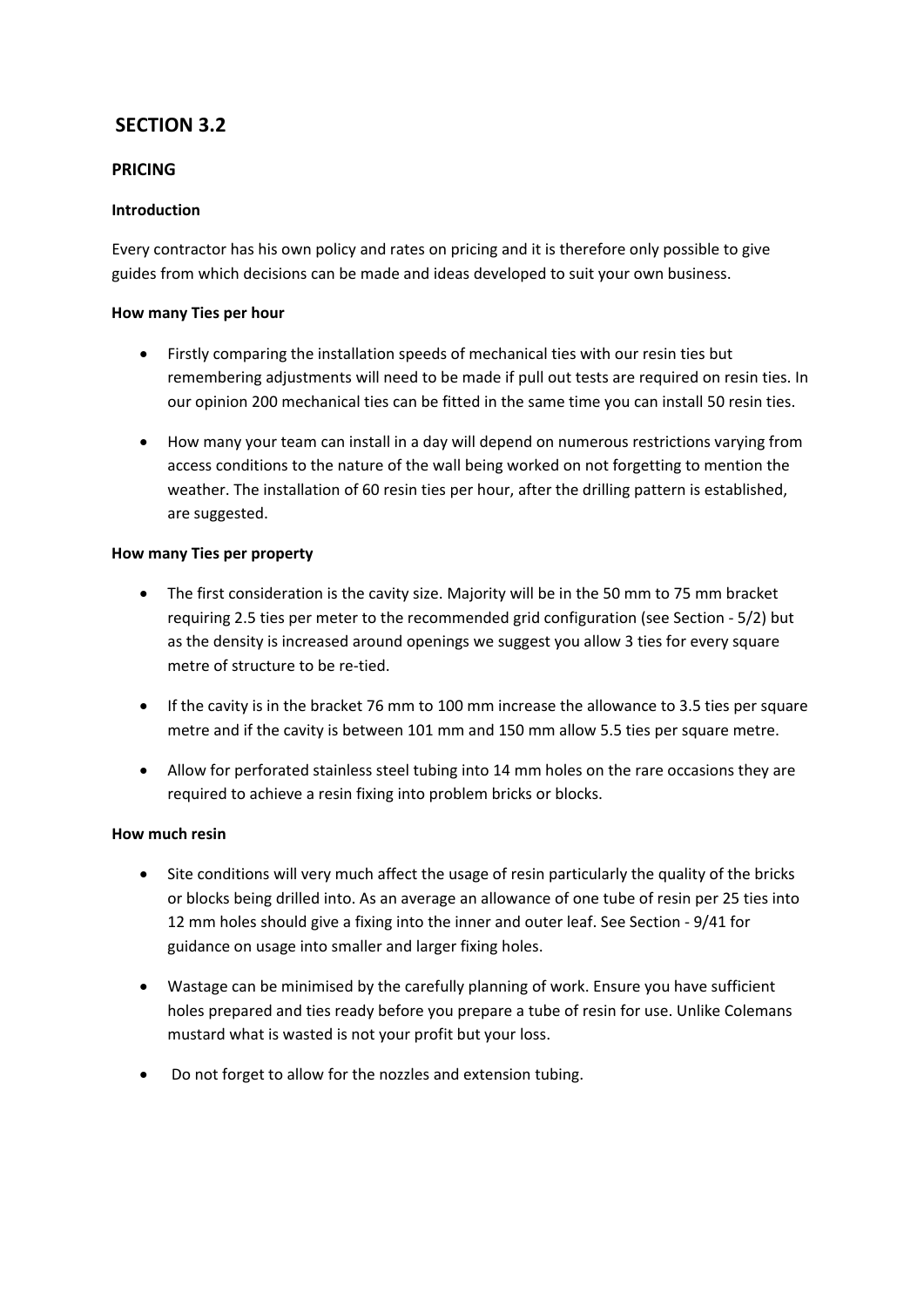#### **Access**

• Avoid working off ladders allow for scaffolding or access towers and approved staging boards.

#### **Isolation**

Many consider that the isolation of existing wall ties in a property should be viewed as a separate part of the contract and the price. You must not sideline this operation and it can be the most frustrating part of any contract. It may involve the removal and subsequent replacement of bricks, the reinstatement of render with various finishes or making good after sleeving / foam isolation.

- If the removal and replacement of brickwork is necessary a suggested daily rate of 40 ties can be used as a starting point. You will obviously be installing far more ties than you are removing and again the density of the original ties will vary from area to area. You should have established a number to be removed on your survey but if this was not possibly take half your estimate replacement number as a guide.
- Allow for the replacement matching bricks and the time involved in tracking a source of them.
- Allow for isolation sleeves/foam and the time involved in removing the existing mortar around the original tie.
- Allow for pointing and/or rendering to match, as near as possible, the original finish.

#### **General**

- Allow for the clearing and disposal of debris.
- Ask yourself the following questions:
	- ‐ Are there any health hazards?
	- ‐ Is there a power source available?
	- ‐ Have I considered all areas that will give working access problems?
	- ‐ Have I arranged scaffolding and ladders etc?
	- ‐ Do I need access permission from neighbours or authorities?
	- ‐ Do I need to inform any other parties?
	- ‐ Have I considered all surface finishes?
	- ‐ Do I need any special render materials or colourings?
	- ‐ Do I require any matching bricks?
	- ‐ Have I adequate stock of materials?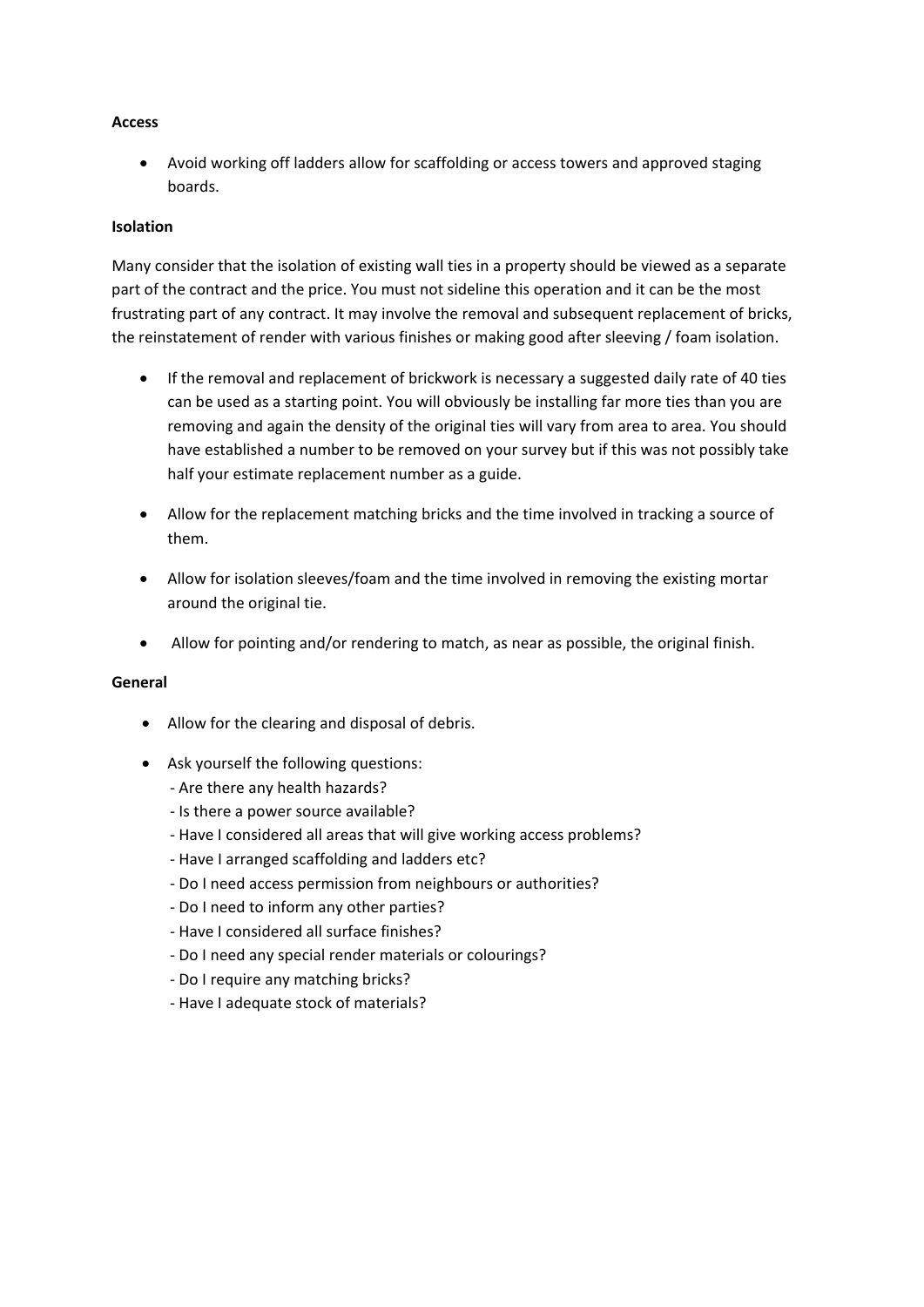# **SECTION 4**

### **SITE CONSIDERATIONS**

Site conditions vary and it is important that the surveyor identifies any problems that may occur at the time the survey is undertaken. Not only is there the possibility that local authority permission may be required for the erection of access scaffolding but permission may be required from a neighbour where access to a wall is required from adjacent land. The comment 'They won't mind...' often proves to be in error when workmen appear on the land.

Flowers and borders should be respected. The owner should be consulted before base board for scaffold poles are laid on grass or borders. Similarly access routes and preparation areas should be agreed together with the sources of water and an electrical supply.

Debris should be cleared up every night and removed from site promptly as works are completed. If possible the owner should be visited and confirmation obtained that the contract is completed to their satisfaction and their signature on a completion note may lead to smooth settlement of the contractors account.

Where bricks have been removed, mortar cut out and existing ties extracted, it is quite likely that debris has dropped into the cavities. Where there is no cavity insulation the DPC level should be checked to ensure there is no bridging caused by this debris. If cavity fill has been inserted the risk, particularly with free-running polystyrene beads, is that debris will have been trapped nearer the damaged surface and a bridge at that point may be caused. All debris of this nature must be removed.

Where bricks are removed any disturbed insulation material should be replaced locally. Fibre glass or Rockwool bats may be used, but with polystyrene beads it may prove necessary to top up a cavity from the eaves areas.

Most important is the efficient finishing of reinstatement works to all areas disturbed.

Pointing of mortar joints and drill holes should be with material colour matched as near as possible. Obviously the style of the existing pointing should be matched.

Matching existing render will always be a problem. A straight forward, sound, sponge finish render should reveal no more than new patches but pebbledash, spa, tyrolean and similar finishes will be impossible to match. This problem should have been discussed with the client at the time of the survey and consideration given to a complete replacement of the finish.

Elimination of moisture should be an objective and recommendations given for the treatment of all elevation walls with Water Repellent both to brickwork and render finishes. Silicone treatments should be applied to the manufacturer's recommendations but certainly not to fresh render or mortar pointing.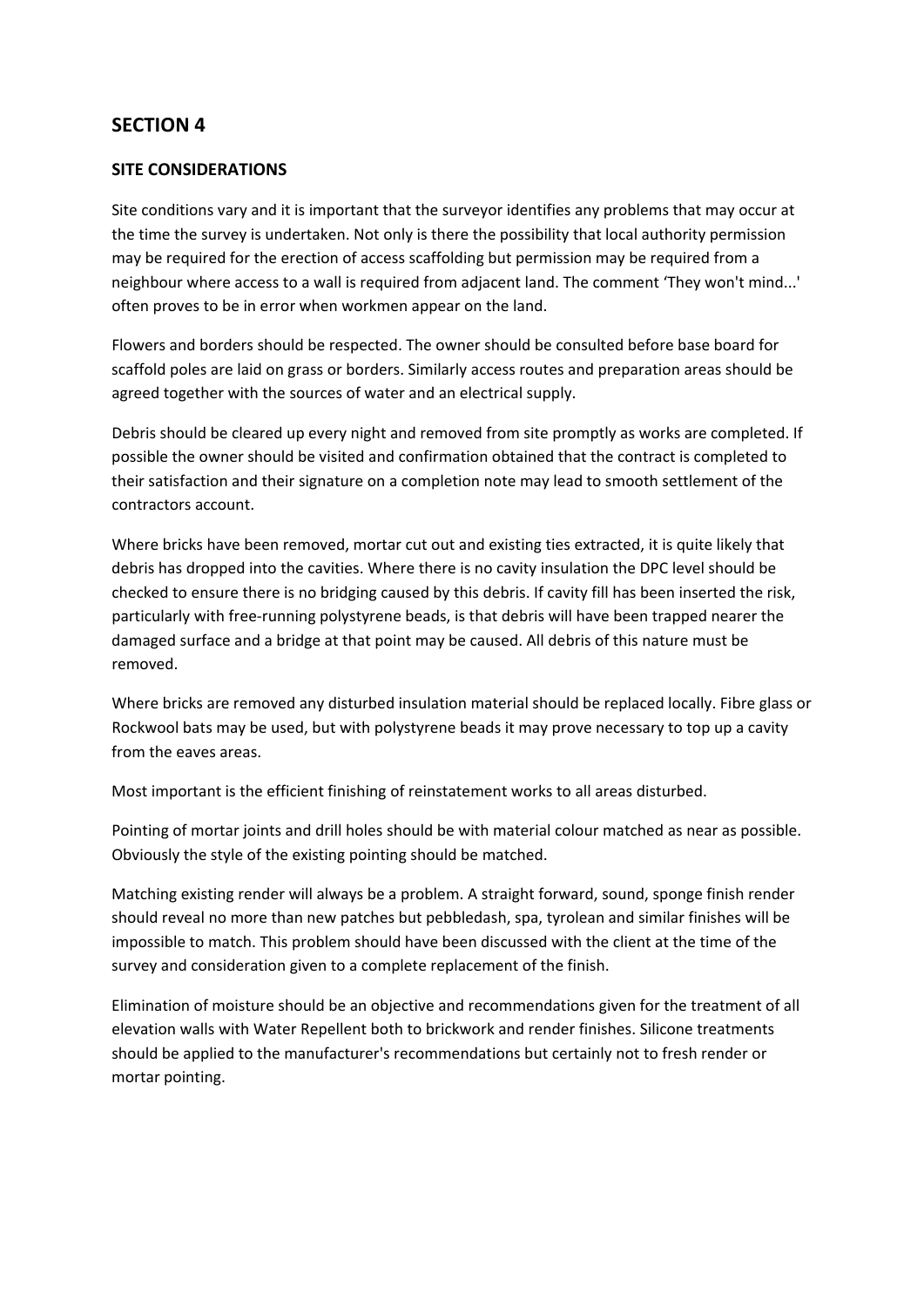# **SECTION 5.1**

### **INSTALLATION PROCEDURE FOR THE TIE ‐ Mechanical**

- 1. Using a metal detector, locate and mark out the existing cavity ties. Establish a grid pattern for the installation of the Tie taking care to avoid existing wall ties.
- 2. The grid pattern should be determined as follows:
	- 900 mm apart horizontally and vertically in a diamond pattern.
	- 300 mm above damp‐proof course.
	- 300 mm spacing around door and window openings.
	- 450 mm from the corner of a building (minimum).

(See Section 5.3)

- 3. Using an 11mm bit, inclining the drill slightly upwards, drill a hole through the brick until you reach the cavity. With the tip of the bit touching the inner leaf the depth gauge should then be set to 70 mm. If the inner leaf is blockwork the hammer action should be turned off. Drill the inner leaf.
- 4. Check the cavity width at regular intervals to ensure it remains constant.
- 5. Using a cordless drill (we recommend a 14.4) put the setting tool into the chuck.
- 6. Set the clutch / torque to ¾ strength.
- 7. Put the tie into the end of the setting tool.
- 8. Push to back of hole.
- 9. At a medium speed activate drill.
- 10. When clutch operates, tie is set.

# **SECTION 5.2**

# **INSTALLATION PROCEDURE FOR THE TIE ‐ Resin**

- 1. Using a metal detector, locate and mark out the existing cavity ties. Establish a grid pattern for the installation of the Tie taking care to avoid existing wall ties.
- 2. The grid pattern should be determined as follows:
	- 900 mm apart horizontally and vertically in a diamond pattern.
	- 300 mm above damp‐proof course.
	- 300 mm spacing around door and window openings.
	- 450 mm from the corner of a building (minimum).

(See Section 5.3)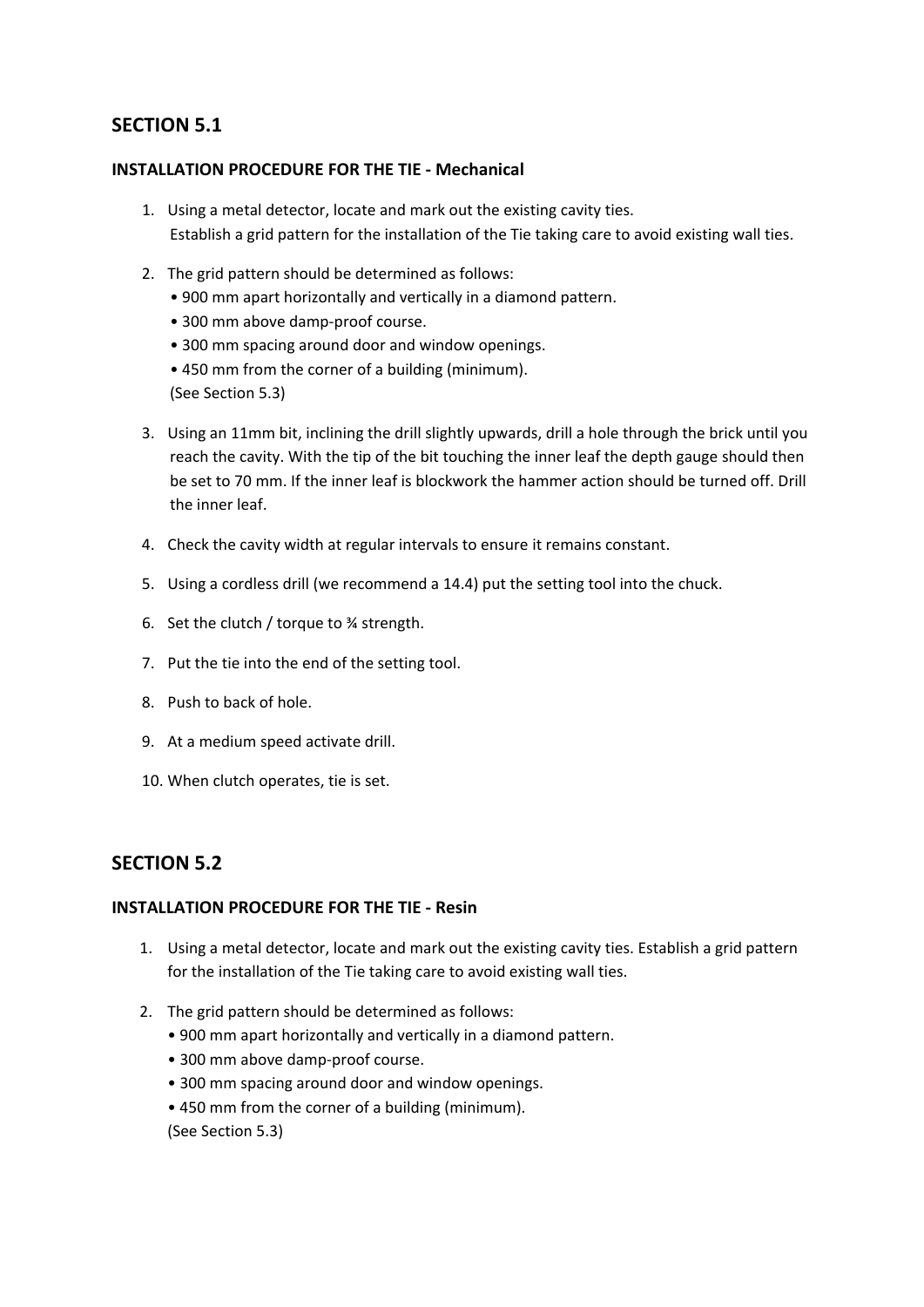- 3. Using a 12 mm. bit, inclining the drill slightly upwards, drill a hole through the brick until you reach the cavity. With the tip of the bit touching the inner leaf the depth gauge should then be set to 70 mm. If the inner leaf is blockwork the hammer action should be turned off. Drill the inner leaf.
- 4. Check the cavity width at regular intervals to ensure it remains constant.
- 5. Ensure the brick/blockwork is dry.
- 6. Thoroughly blow out ALL the dust from the drill holes.
- 7. Set up the resin injection system.
- 8. Gradually pressurise the cartridge until the material passes through the mixing nozzle. Stop pressurising and allow the material to flow until an even colour is obtained. Turn the key back to its original position. Insert the nozzle to the base of the inner leaf hole, open the key valve and activate the trigger withdrawing the nozzle as the hole fills. Once the hole is filled turn off the valve key.
- 9. Insert the wall tie ensuring it is pushed fully into the hole in the inner leaf.
- 10. Inject the resin as in 7 above.
- 11. Once the hole is filled, wipe off excess material.

When all the wall ties have been inserted resin remaining in the cartridge can be saved. Remove the used mixer nozzle, take off the fixing nut, wipe all threads clean, refit the nut and discard the nozzle.

NB Once the material has started to extrude from the nozzle over pressuring the system will not increase the flow, but can cause leakage from the rear of the cartridge.

# **SECTION 5.3**

# **DETERMINATION OF GRID PATTERN**

- 1. The grid pattern should be determined as follows:
	- 900 mm apart horizontally and vertically in a diamond pattern.
	- 300 mm above ground level or damp‐proof course.
	- 300 mm spacing around door and window openings.
	- 450 mm from the corner of a building (minimum).

This grid pattern giving 2.5 ties per metre may vary if the building, or part of the building, is subjected to exceptional wind forces. Consideration must be given to increasing the density of wall ties not only to exposed elevations but to all gable sections that may be regarded as exposed areas.

The above pattern will also vary if the cavity is not 50 mm to 75 mm.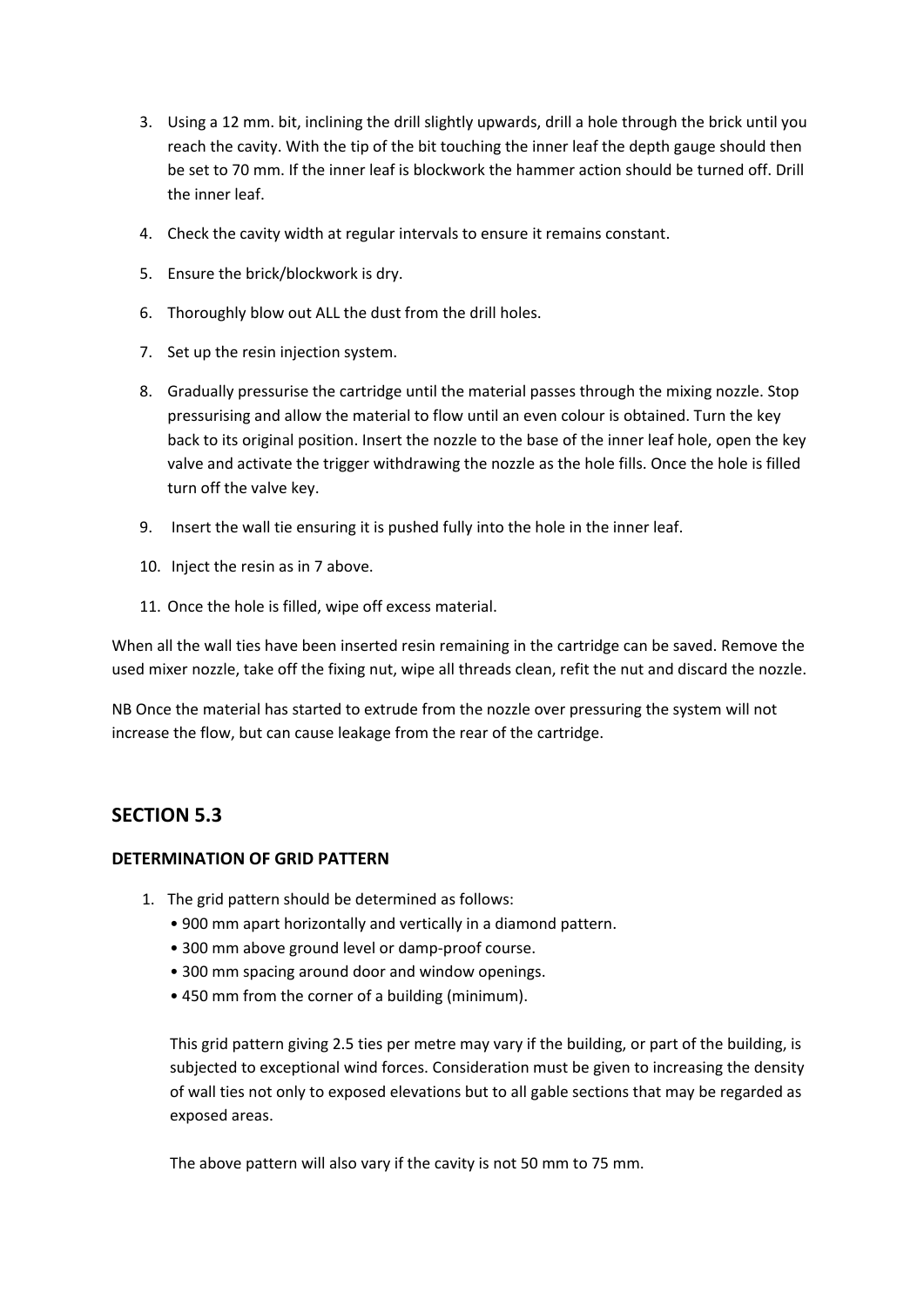If the cavity is 76 mm to 100 mm the number of ties should be increased to 3 ties per metre by reducing the horizontal spacing to 750 mm.

If the cavity is 101 mm to 150 mm the number of ties should be increased to 4.9 ties per metre by reducing the horizontal spacing to 450 mm.

In both the latter cases, vertical distances remain as 450 mm and at openings 300 mm vertical spacing is maintained.

- 2. Full stretcher bricks around window and door openings should be drilled approximately 170 mm from the reveal. Half bat bricks adjacent to frames should NOT be drilled.
- 3. With a solid brick construction drill the centre of a brick. If the bricks have frogs ensure the drill holes do not enter the frog by drilling towards the end of a stretcher brick.
- 4. Where the walls are constructed of perforated, porous or hollow masonry units it may not be possible to use mechanical wall ties and resin will disperse if sieve sleeves are not used to contain it. (see Section 5.4)

# **SECTION 5.4**

### **PULL OUT TEST ‐ using a Hydrajaws Portable Tension Tester.**

- 1. For a wall tie installation to be successful the tie must have an adequate grip to both leaves of the wall.
- 2. To test a resin bonded tie it is necessary to effect the inner fixing and to allow the resin to cure sufficiently.
- 3. If possible fit the load spreading bridge to the front plate of the pull out tester using the 2 x 4 mm. cap screws (supplied with adaptor and bridge). The radius in the front plate of the pull out tester and spacer or bridge must align.
- 4. Connect the pull out tester adaptor to the wall tie.
- 5. Engage the adaptor into the plate in the base of the pull out tester ensuring it is square and aligned within the recess in the puller base. When testing on vertical surfaces rotate the pull out tester so the gauge is uppermost to facilitate reading.
- 6. There is limited movement (16mm) of the puller mechanism within the tester. If the bridge is fitted adjustment can be made by using the screw legs to ensure a square pulling action is achieved.
- 7. Set the red fail point needle to zero, and rotate the handle clockwise to gently apply a load to the wall tie. Indication of any linear movement of the wall tie under test can now be read from the calibrated scale behind the gauge on the body of the pull out tester.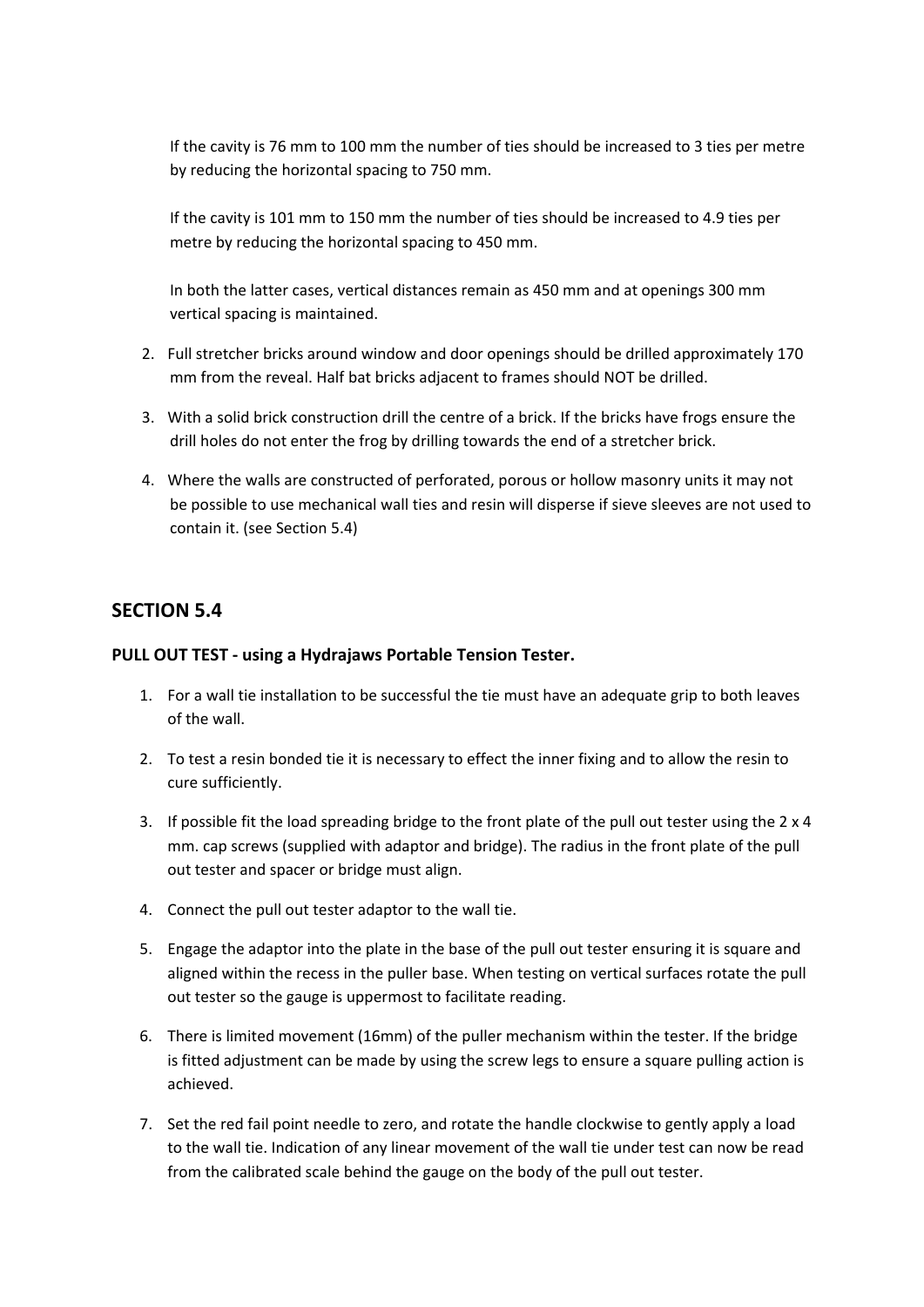- 8. Very gently increase the pull pressure. The red and black needles will move together and the point failure occurs will be registered by the red needle.
- 9. To release the load and return the tester to the loading position turn the handle anticlockwise and push until the face of the puller is flush with the end face of the body.
- 10. Site tests are not usually conducted to destruction point and a sustained reading at 2 kn. for one minute is normally considered an adequate test.

# **SECTION**<sub>6</sub>

# **REMOVAL OR ISOLATION OF ORIGINAL TIES**

Removal or isolation of the original ties must not be done until the replacement KINGFISHER. Ties are installed. Butterfly wire ties in wide soft mortar joints need not be isolated or removed. Fishtail ties, heavy duty wire ties and all ties in thin joints must be isolated or removed.

1. Removal of ties from the outer bed joint only.

• This method avoids the removal of bricks, and the resulting aesthetic problems resulting from their replacement, but can prove difficult if the mortar joints are thin.

• Mortar should be removed to expose the original wall tie using a rex chisel or a plugging chisel. A steel drift may then be used to drive the original tie sideways into the cavity where expansion caused by rust lamination cannot damage the structure.

• Extreme care should be taken not to drive the tie inwards which will damage internal plaster work and decorations.

• If the mortar joint is thin a disc cutter may be used to remove the original tie cleanly. Full protective equipment must be worn.

- 2. Complete Removal.
	- The brick above the original tie should be removed carefully for subsequent replacement.

• The complete tie should then be removed carefully to avoid damage to the internal plaster work and decoration. Drilling a hole either side of the the tie will normally assist in its removal.

- 3. Removal from the outer leaf of the wall.
- 4. This method is acceptable providing there is no sign of red rust of the tie in the inner leaf of the wall and there is a sound, complete galvanising layer with sufficient thickness to ensure the required further life.
- 5. The brick above the original tie should be removed carefully for subsequent replacement.
- 6. The tie should then be bent back or cropped off.
- 7. Complete removal is necessary if there is evidence of expansion damage to the inner leaf.
- 8. Isolation Technique.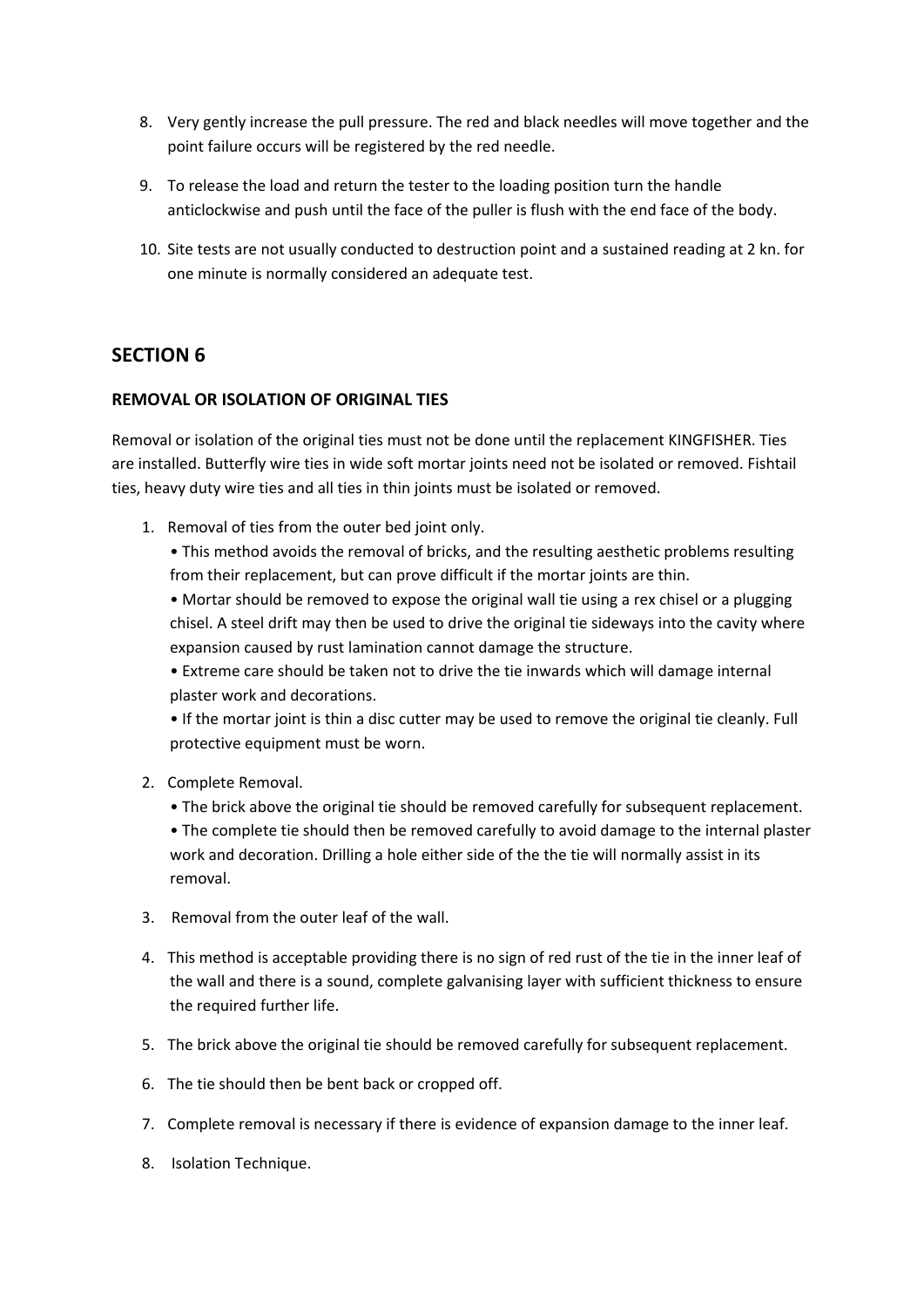In this method the existing wall tie is left in place but structurally isolated from the wall so that any further expansion will not damage the wall. It is not recommended for walls with thin mortar joints (a normal mortar joint is 10 mm).

- Cut out all mortar to the front, above and below the existing corroded wall tie so that it is completely isolated from the brickwork. The clearance should be 25mm either side of the extremes of the wall tie.
- Introduce ready to use one‐component polyurethane expanding foam to encapsulate the exposed wall tie. Remember the exit volume will expand 2‐3 times.
- This material may be used from a self‐contained canister or from a specially designed gun. The gun must be cleared with the correct cleaning material before the foam cures.

The advantages of this method are less disturbance, the possibility to re‐inspect the tie, should it ever become necessary, and it is low cost.

# **SECTION 7**

# **ALLIED WORKS**

Within the spectrum of wall tie replacement there is the opportunity to undertake additional works directly related to structural problems created by defective wall ties. This work is lateral restraint of walls, tying of cracks in walls and re-building walls.

# **Lateral Restraint**

Broadly speaking the problem will fall under three headings:

- 1. Wall to Floor
- 2. Wall to Wall ‐ External Fitting
- 3. Wall to Wall ‐ Internal Fitting

#### **Wall to Floor**

- Drill through the outer and inner leaf of the elevation wall to strike approximately the half way point of the joist having established there are no services at risk.
- In accordance with the instructions of the structural engineer or to a known standard tie the elevation wall to the timber floor joists having braced the floor to specification.
- There are available on the market restraint bars designed for this purpose.

#### **Wall to Wall ‐ External Fitting**

• Drill through the outer and inner leaf of the elevation wall and 300mm into the end of the internal partition wall.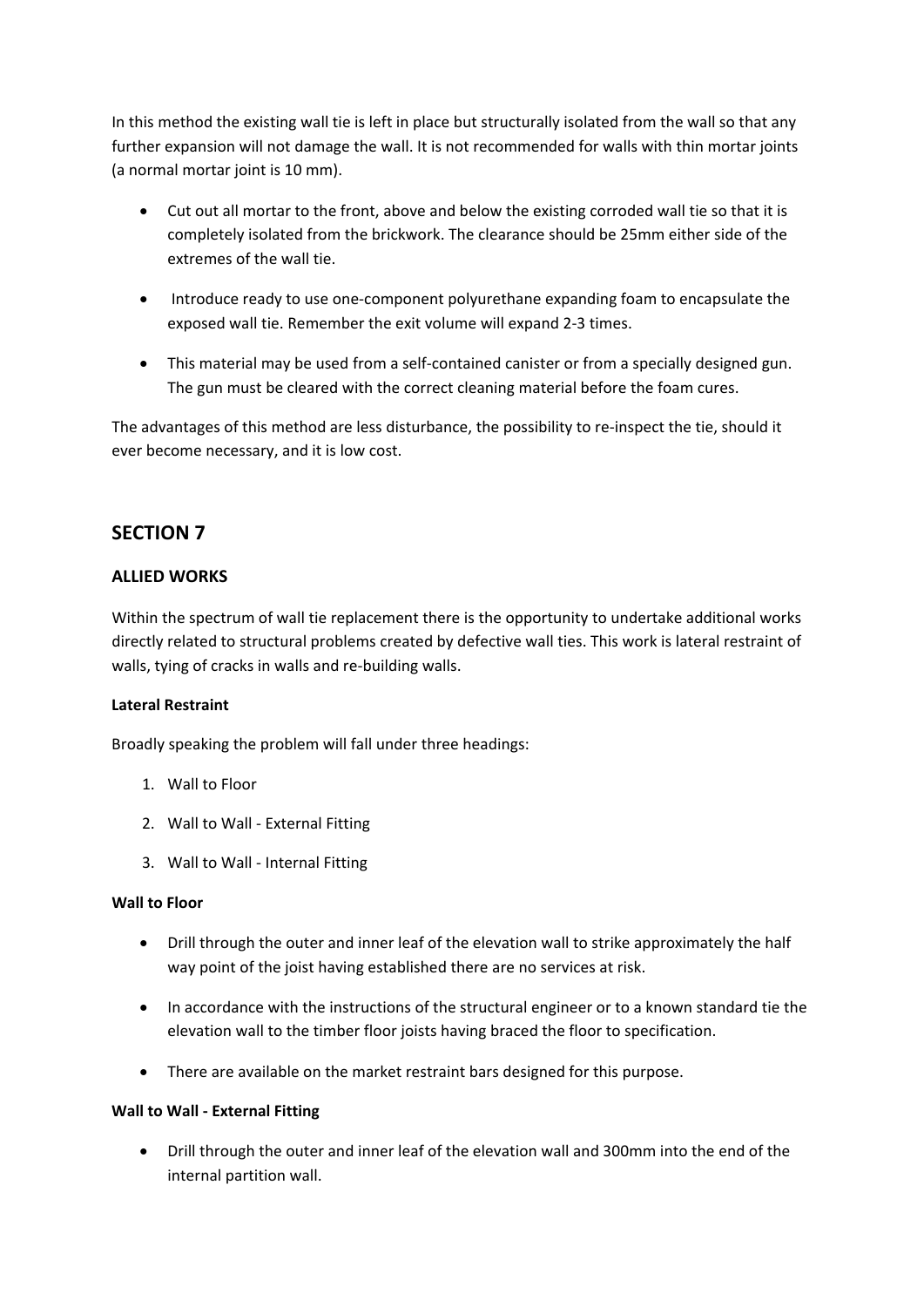- Resin bond an approved tie bar into the internal wall and both leaves of the main elevation wall as you would a wall tie.
- The restraints should be inserted at one metre intervals.

# **Wall to Wall ‐ Internal Fitting**

- Expose the bed joint of the internal partition wall and hake out the joint to a depth of 25mm and for a length of 450 mm.
- Drill into the external wall at an angle of approximately 45° at the end of the chase.
- Resin bond an approved bar, which is cranked to suit, into the hole in the external wall and into the chase in the internal wall.
- The restraints should be inserted at one metre intervals.
- This method should only be used where it is no possible or practical to achieve an 'External fitting'.

# **Tying of Cracks**

This involves raking out joints every 450mm to a depth of 25mm for a distance of 450mm each side of the crack and resin bonding an approved stainless steel bar into the joint before repointing and replacing any defective bricks.

The original cause of the cracking must be identified and remedial action taken before the above tying is undertaken.

# **Rebuilding ‐ Outer leaf**

A wall that is out of plumb by or has bulged more than 30mm should be demolished and rebuilt.

This involves supporting, the erecting a load‐bearing scaffold and carefully demolishing the outer leaf and cleaning the bricks or stone for reuse. Existing ties should be removed.

New ties should be fixed to the inner leaf, to the required grid pattern, either by resin bonding or the use of angled damps depending on the specification given and the wall rebuilt using the reclaimed bricks.

# **Rebuilding ‐ Both leaves**

Arrange for the exposed living accommodation to be fully protected and facilities available for the householders if they are to remain in occupation.

Careful support the internal floors and roofing timbers. Erect a load‐bearing scaffold and carefully demolish the wall and clean the bricks or stone for reuse.

Rebuild the two leaves in accordance with good building practice.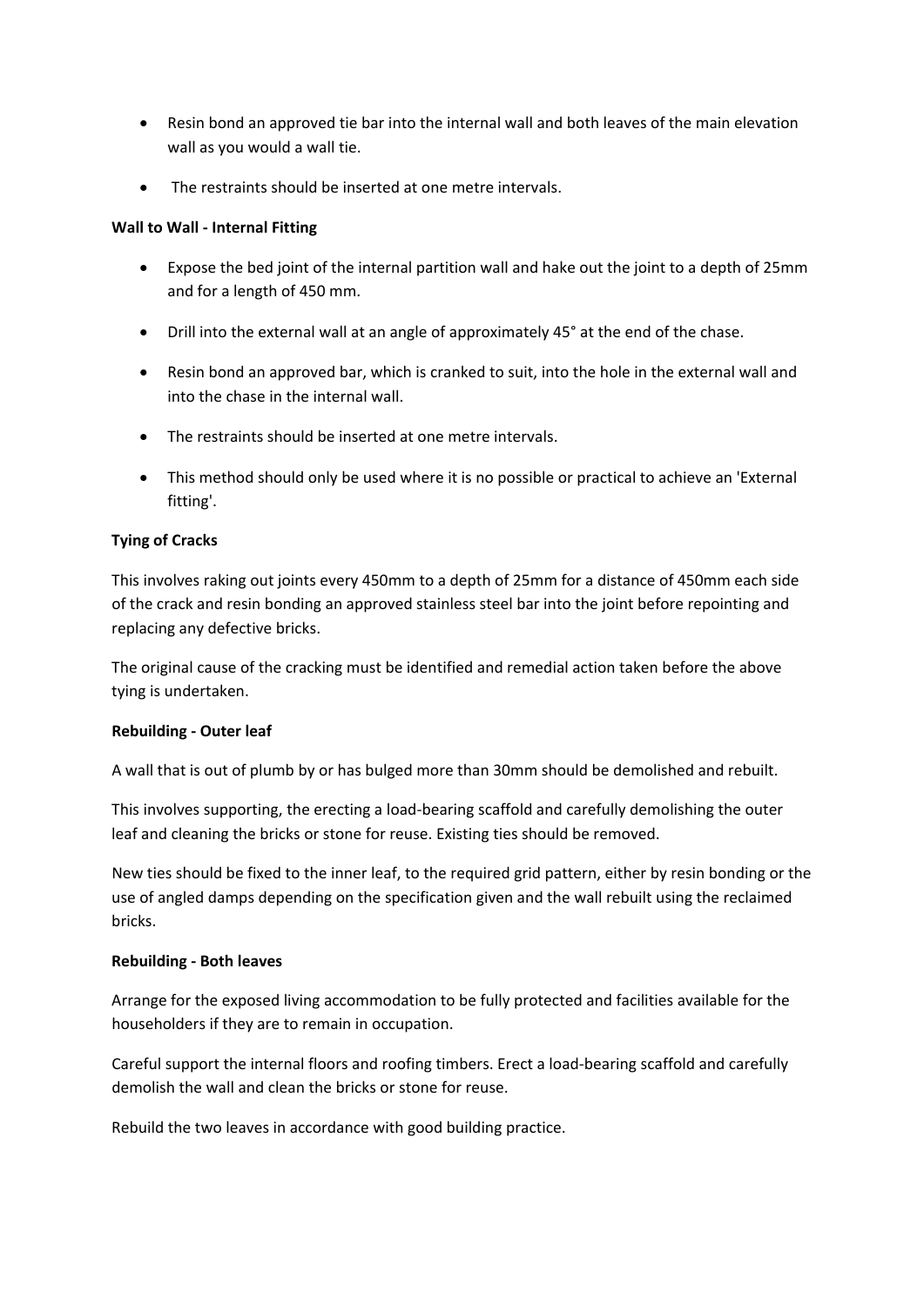# **SECTION 8**

### **HEALTH AND SAFETY**

#### **Your Policy Statement**

In order to ensure a good safety record it must be the policy of your company to protect, as far as is reasonably practical, the health, safety and welfare of all your employees whilst at work.

For their part each employee and sub-contractor has a duty, both to take reasonable care for the health and safety of himself and of any other persons who may be affected by his acts or omissions whilst at work, and to co-operate with the company to ensure that the working environment is, as far as is practical, without risk.

Any employee who is considered to have acted, be it by commission or omission, in a manner prejudicial to the health, safety and welfare of himself or any other persons whilst at work, should be the subject of disciplinary action.

Any comments regarding the above safety policy should be made immediately to the proprietor/senior director of the company.

### **Your Health and Safety**

The following safety precautions must be observed in all cases. The need for the safe handling and control of materials and equipment used by the company in its business affairs, must be understood by all employees.

Resins and polyurethane foam are by their nature poisonous and may be absorbed by the skin, through the mouth and by inhalation.

Safety precautions are for the benefit of the health of employees, their families and friends and for the benefit of your customers and the community.

Look after Yourselves and Others

#### **Training**

- All staff should be fully trained in their duties and records maintained.
- As new processes and equipment are employed further tuition must be given.
- Continual review will be made of safety and first aid knowledge.

#### **Protective clothing**

Personal protective clothing and equipment will be provided by the company and will be worn at all times by employees.

#### **Health Risks**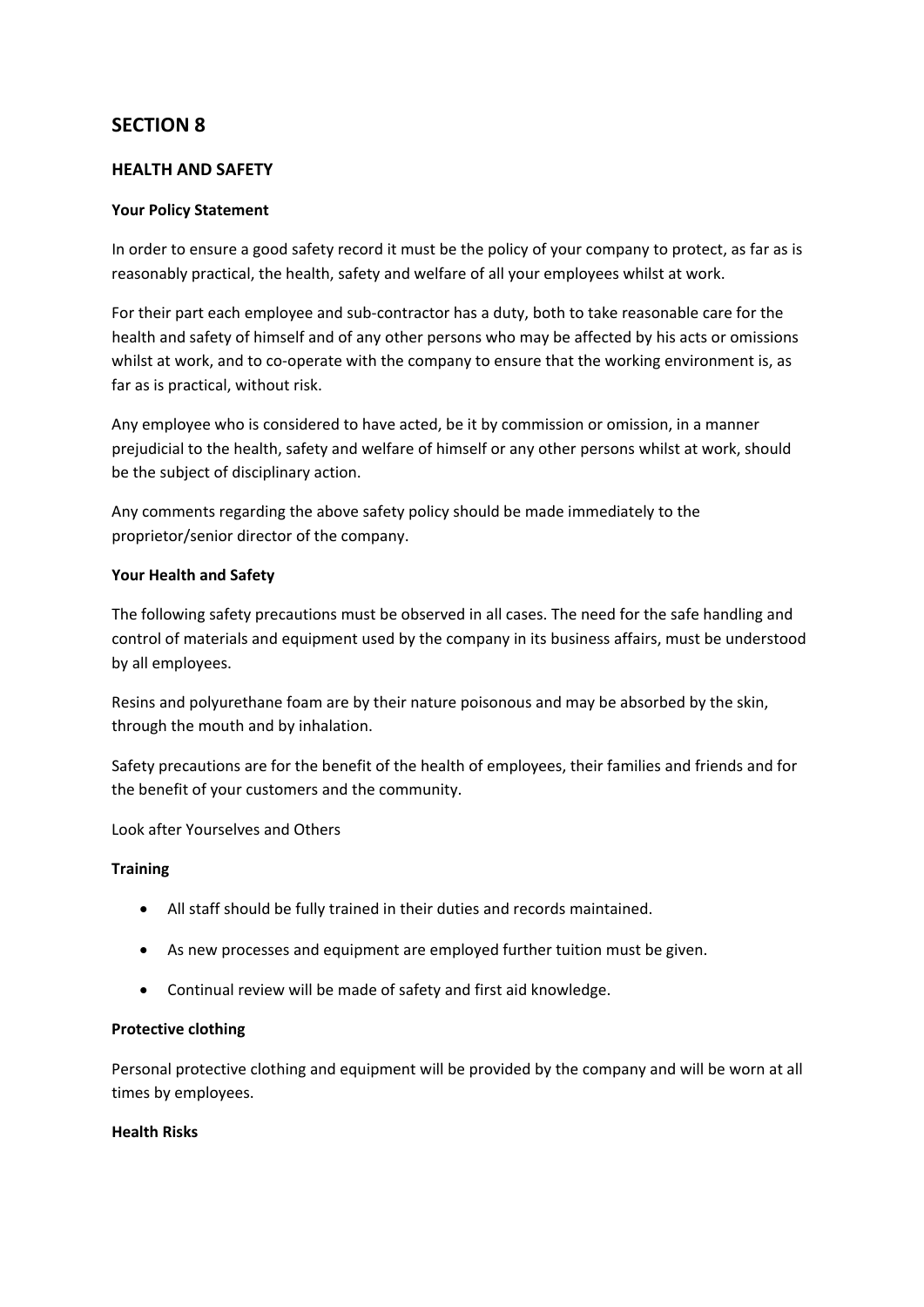Any harmful materials being used or within the area of work should have been identified and the necessary precautions taken and protective clothing available.

### **Access Equipment**

Ladders will be in good condition and free of defects. Wherever possible ladders will be adequately secured and long enough for safe landing.

Scaffolding will be used and constructed or assembled to meet the safety standards laid down.

### **Equipment**

Signs of damage to any equipment must be immediately reported and the item of equipment taken out of service.

All electrical equipment shall be independently tested regularly and marked to that effect.

### **On the Road**

- The biggest danger is on the road.
- Drive safely, drive defensively.
- Always be in the right place at the right time in the right gear.
- Do not speed.
- Take extra care in fog and on slippery roads.
- Do not drink and drive.
- Risks are never worth taking.

#### **Accidents**

- Get help... Get a Doctor.
- Contact the Company... Act quickly.
- Know where the accident book is. All accidents, however minor, must be recorded.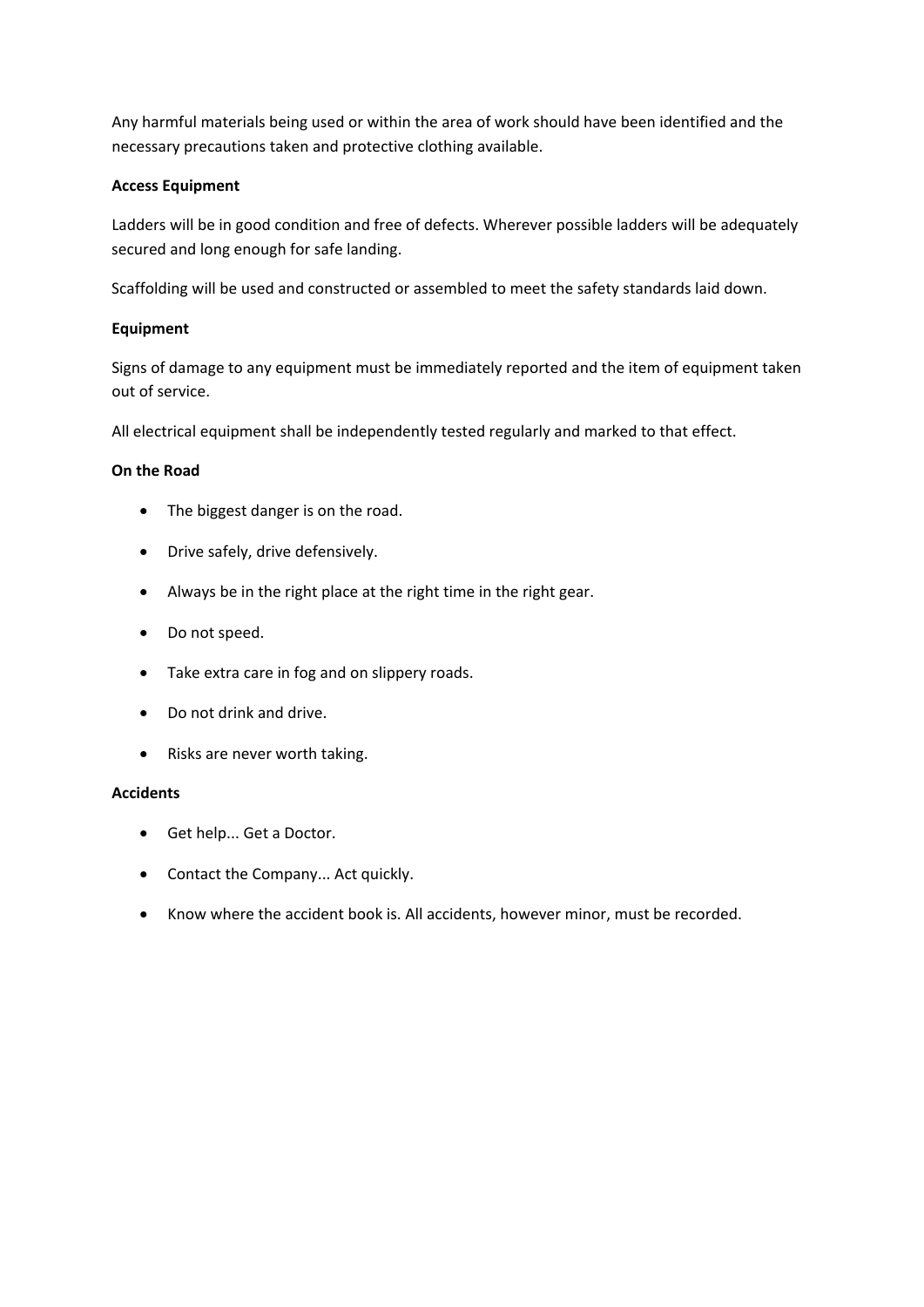# **SECTION 9.1**

### **SPECIFICATION OF THE KINGFISHER REMEDIAL WALL TIE ‐ Mechanical**

#### Stainless Steel

• A2 303 grade M5 bar with A2 303 grade locking nuts, washers and anti‐slip knurled nut.

### Neoprene Expansions

- The inner neoprene spreader has oversized ridges to create an immediate grip on the wall of the hole removing the reliance on the knurled nut to hold whilst the inner section of the tie is expanded.
- To reduce damage to the brickwork and to allow for movement between the two leaves without reducing any performance in tension. A drip ring is fitted.

#### Drill Diameter

- 11mm into normal brick and blockwork.
- 11mm into outer leaf only if Stock or Accrington brick.
- Depth of drill hole into the inner leaf ‐ 70mm.

#### Pull‐Out Strengths in kn. (Ultimate)

- Stock or Accrington brick 7.5
- Brickwork 5.1
- Blockwork 3.5
- Soft Blockwork 2.7
- 40N Concrete 6.8
- 30N Concrete 4.9

#### **Installation Technique**

Expand the tie into both the inner and outer leaf to the recommended torque.

#### **Applications**

Suitable where the walls are sound. Are simple to install and inner leaf connection can be checked before the outer leaf is tightened. Unsuitable for timber frame buildings.

#### **Field of Use**

Domestic Dwellings, small commercial buildings up to three storeys, (not greater than fifteen metres in height) comprising two leaves of brick or blockwork of similar thickness.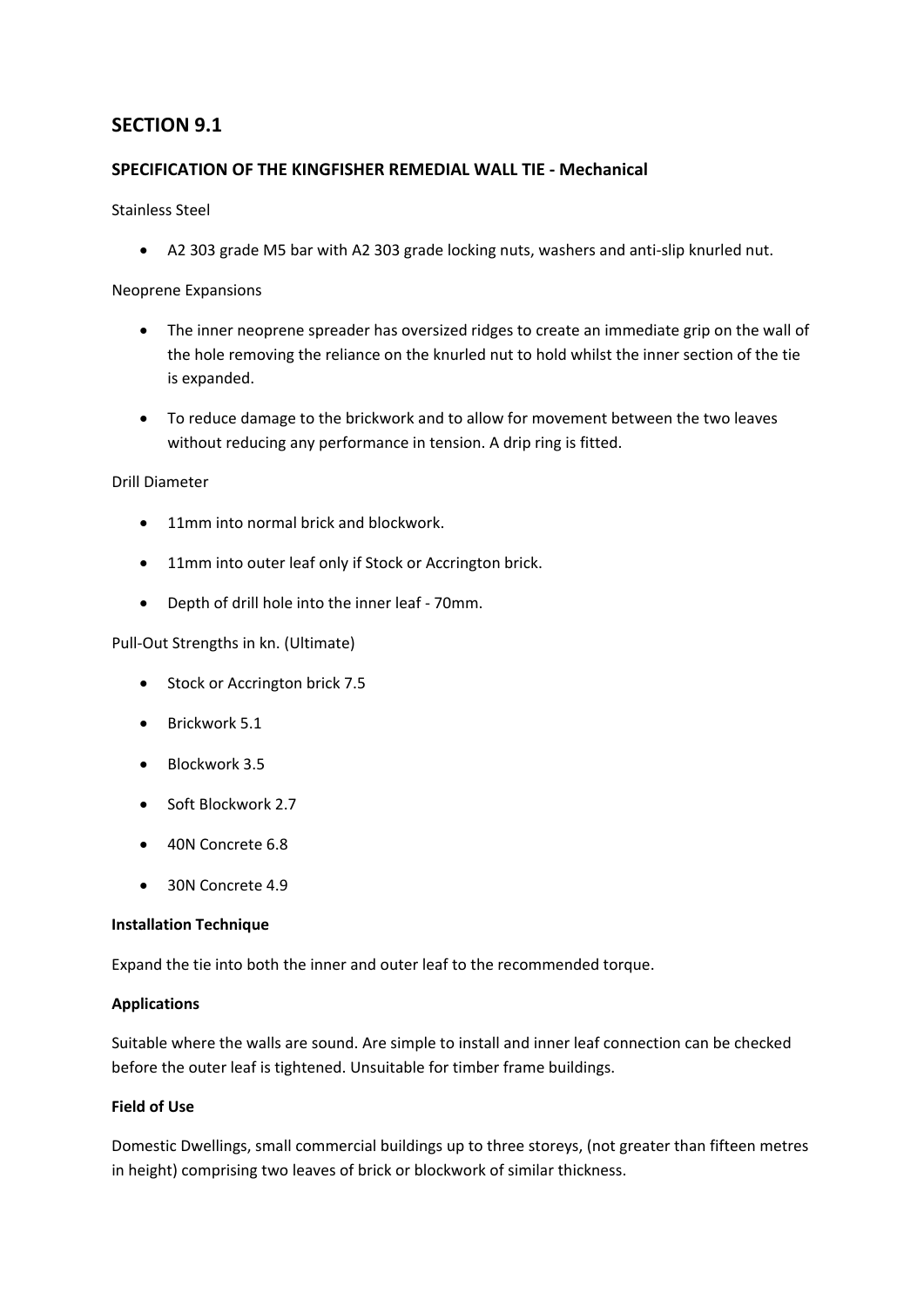# **SECTION 9.2**

### **SPECIFICATION OF THE KINGFISHER REMEDIAL WALL TIE ‐ Resin**

#### Stainless Steel

### Single Bar Tie

• A2 303 grade M5 threaded bar with A2 303 grade nuts.

### Spiro Bar Tie

- Stainless Steel 304 grade ‐ 195mm to suit 2" (50mm) cavity. ‐ 220mm to suit 3" (75mm) cavity.
	- ‐ 245mm to suit 4" (100mm) cavity.

### Drill Diameter

- 12 mm into normal brick and blockwork.
- Depth of drill hole into the inner leaf ‐ 70mm.

#### **Installation Technique**

Grout the tie into both the inner and outer leaf with injected resin.

#### **Applications**

Suitable where the walls are sound. Are simple to install and inner leaf connection can be checked before the outer leaf is injected with resin. Suitable for timber frame buildings provided not too stiff.

#### **Field of Use**

Domestic Dwellings, small commercial buildings up to three storeys, (not greater than fifteen metres in height) comprising two leaves of brick or blockwork of similar thickness.

# **SECTION 9.3**

# **SPECIFICATION OF KINGFISHER SET‐RESIN**

Kingfisher Set‐Resin is a rapid curing 'one shot' two part chemical anchoring system. Based on a polyester resin system Kingfisher Set‐Resin offers the added benefits of low temperature curing and superior resistance against wall tie corrosion in a large range of substrates including brickwork, concrete, masonry, stone and PFA blocks.

#### **Preparation**

Drill the required hole and remove all dust from the hole by either vacuum cleaning or compressed air. Before injecting Kingfisher Set‐Resin ensure the holes are dry, dean and sound.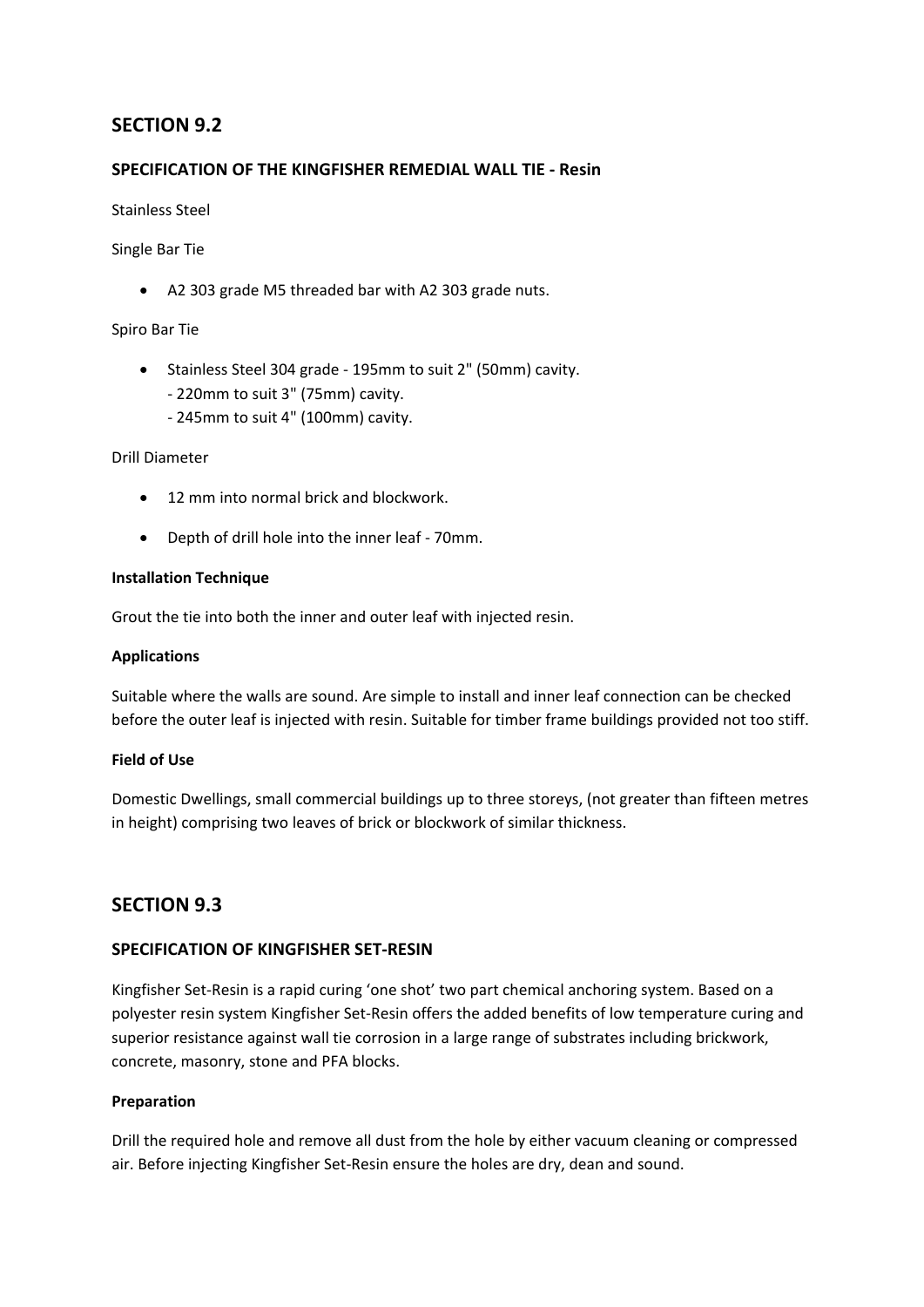### **Application**

Assemble the Kingfisher Set‐Resin application system as follows:

- 1. Remove plastic end nut from cartridge. Place over mixing nozzle. Press fit the mixing nozzle onto the cartridge. Ensure a complete fit then hand tighten the nut.
- 2. Remove cartridge base cap and place cartridge into the gun.
- 3. Attach valve key to fixing lug on top of the valve.

To use the system turn the valve key 90 degrees (until the key is parallel to the nozzle). Gradually pressurise the cartridge until the material passes through the mixing nozzle. Stop pressurising and allow the material to flow until an even colour is obtained. Turn the key back to its original position.

Insert the nozzle to the base of the hole, open the key valve and activate the trigger withdrawing the nozzle as the hole fills.

Once the hole is filled turn off the valve key, wipe off excess material and insert the wall tie.

When all the wall ties have been inserted Kingfisher Set‐Resin remaining in the cartridge can be saved by closing the valve key, releasing the pressure and removing the cartridge. Remove the used mixer nozzle, take off the fixing nut, wipe all threads clean, refit the nut and discard the nozzle.

NB Once the material has started to extrude from the nozzle over pressuring the system will not increase the flow rate, but can cause leakage from the rear of the cartridge.

#### **Approximate Usage Guide**

| <b>Hole Diameter</b> | Inner Leaf Hole Depth | <b>Inner Leaf Fixing per Cartridge</b> | Inner + Outer per Cartridge |
|----------------------|-----------------------|----------------------------------------|-----------------------------|
| 10 <sub>mm</sub>     | 70 <sub>mm</sub>      | 70                                     | 28                          |
| 12 <sub>mm</sub>     | 70 <sub>mm</sub>      | 48                                     | 20                          |
| 15 <sub>mm</sub>     | 70 <sub>mm</sub>      | 31                                     | 12                          |

The above figures are intended as a guide only and are based on total fill of drilled holes. For accurate loading levels, usage rates and confirmation of suitability it is recommended that practical site trials are carried out.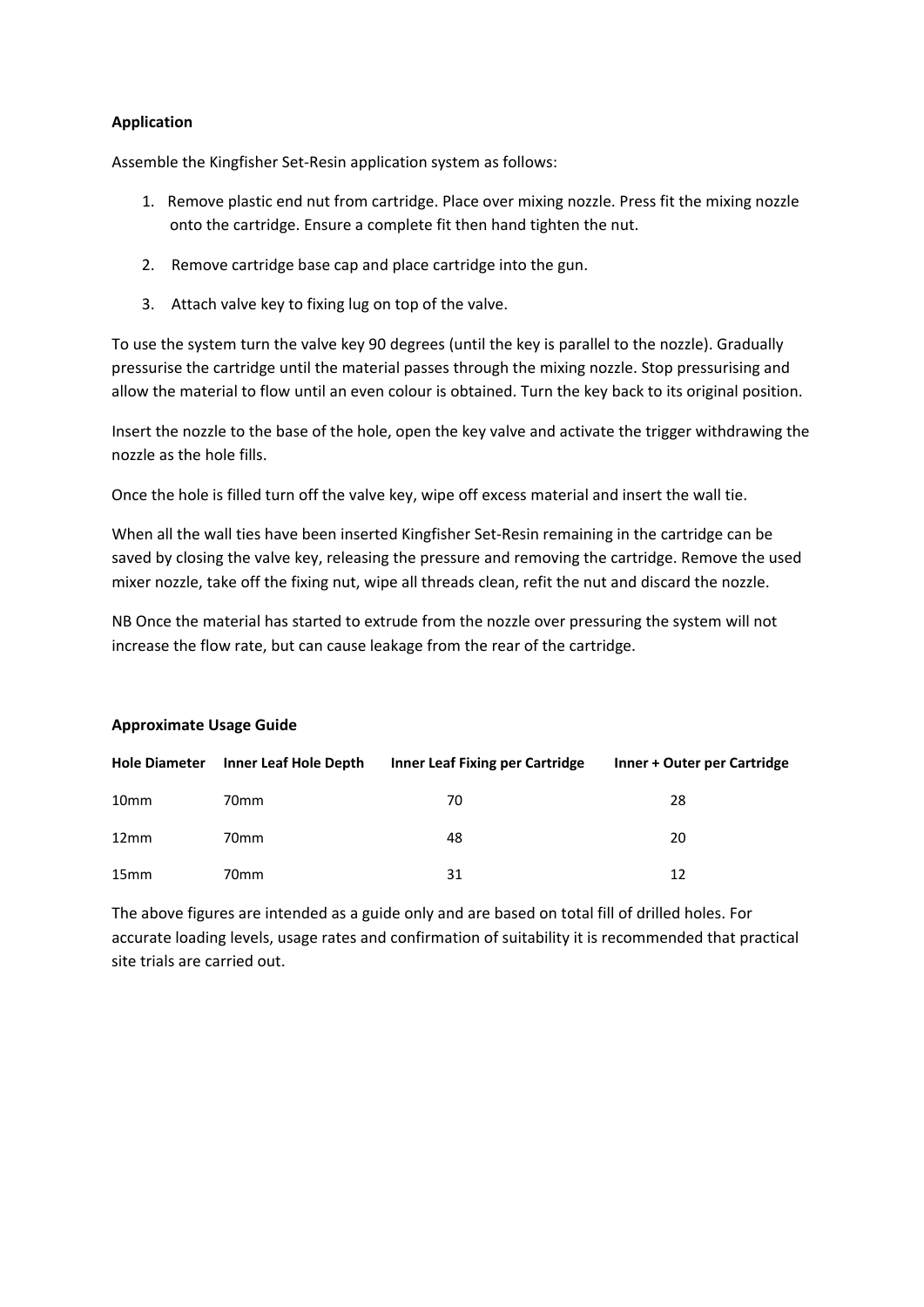#### **Curing Characteristics**

| <b>Temperature</b>               | <b>Working</b> | <b>Set Time</b>         | Cure                    | Final    |
|----------------------------------|----------------|-------------------------|-------------------------|----------|
| $5^{\circ}$ C (41 $^{\circ}$ F)  | 12 mins        | 1 <sub>hr</sub> 30 mins | 4hrs                    | 36 hrs   |
| $10^{\circ}$ C (50 $^{\circ}$ F) | 9 mins         | 1 <sub>hr</sub>         | 3hrs                    | 24 hrs   |
| $15^{\circ}$ C(59 $^{\circ}$ F)  | 6 mins         | 40 mins                 | 2 hrs 30 mins           | $18$ hrs |
| $20^{\circ}$ C (68 $^{\circ}$ F) | 5 mins         | 30 mins                 | 2 hrs                   | 16 hrs   |
| 30°C (86°P)                      | 3 mins         | 18 mins                 | 1 <sub>hr</sub> 20 mins | $10$ hrs |
| 40°C (104°F)                     | 2 mins         | 12 mins                 | 40 mins                 | 8 hrs    |

The above have been determined by the following methods:

- 1. Working Life. Time for a mass of 100g applied at a thickness of 3 mm to reach initial gel point.
- 2. Set Time. Time for said mass to reach 75% of final Barcol hardness (resistant to thumb nail).
- 3. Cure Time. Time to reach final hardness and stabilise.
- 4. Final Tensioning. Time to reach optimum cure level.
- 5. All tests were carried out at continuous temperatures Increase or decrease of ambient temperature from the figures stated above will cause variation in the rate and completion of the cure.

#### **Technical Data**

- Product Type Two part polyester resin system.
- Mixing Ratio 10:1: as supplied.
- Working Life 5‐7 minutes at 20°C (68°F)
- Cure Time (Firm) 15‐20 minutes at 20°C (68°F)
- Cure Time (Tensioning) 2 hours at 20°C (68°F) Hand Tight
- Full Cure 16 hours at 20°C (68°F) Final Tension
- Usage See Chart
- Pack Size 380 millilitres
- Colour Natural
- Minimum Application Temp 5°C (41°F)
- Shelf Life 18 months from date of manufacture

#### **Health and Safety**

Kingfisher Set‐Resin is classed as an irritant and activator as an oxidising agent. Remove from the skin using soap and water. If irritation persists seek medical advice. If material comes into contact with the eye irrigate with clean water for 15 minutes and seek medical advice. For further information refer to Kingfisher Set‐Resin Safety Data Sheet.